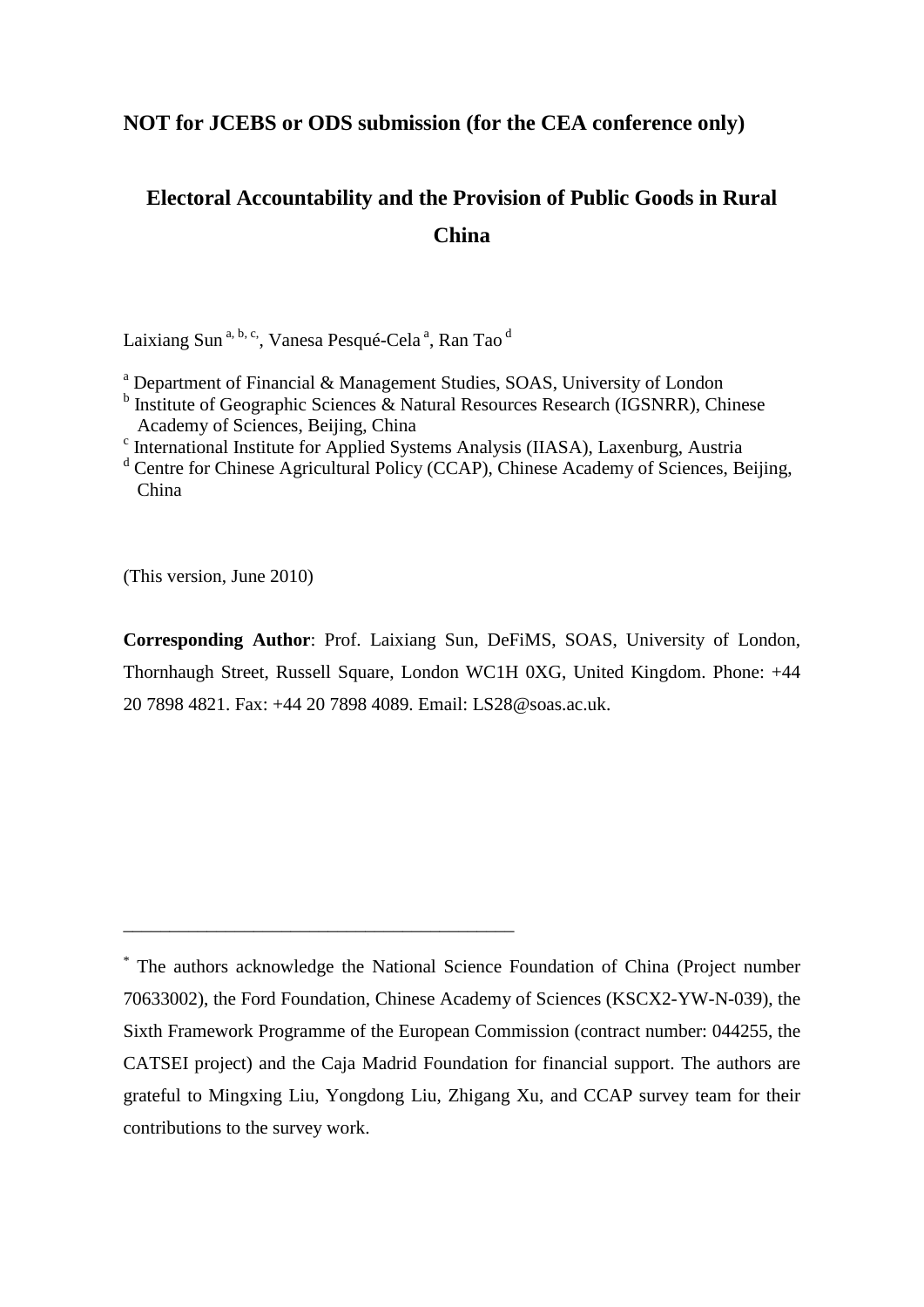# **Electoral Accountability and the Provision of Public Goods in Rural China**

## **Abstract**

This article examines the impact of electoral accountability on the level of public goods provision in Chinese villages. By conducting a nationwide village-level survey and estimating two simultaneous equations, we find that in villages where Villagers' Committee elections are implemented more in line with the rules and procedures stipulated in the 1998 Organic Law of Villagers' Committees, where the elected villagers' committee and/or its chair is conferred with more authority to manage and allocate village public funds, and where there is a democratic election of the party branch secretary, the levels of village government investment in public goods provision are higher. Our findings also pinpoint the tension in reconciling the empowered participatory local governance with Party-state control.

## *JEL* Classification Codes: D02, D71, H41, P35.

Key Words: Village elections; structure of power; public goods provision; rural China.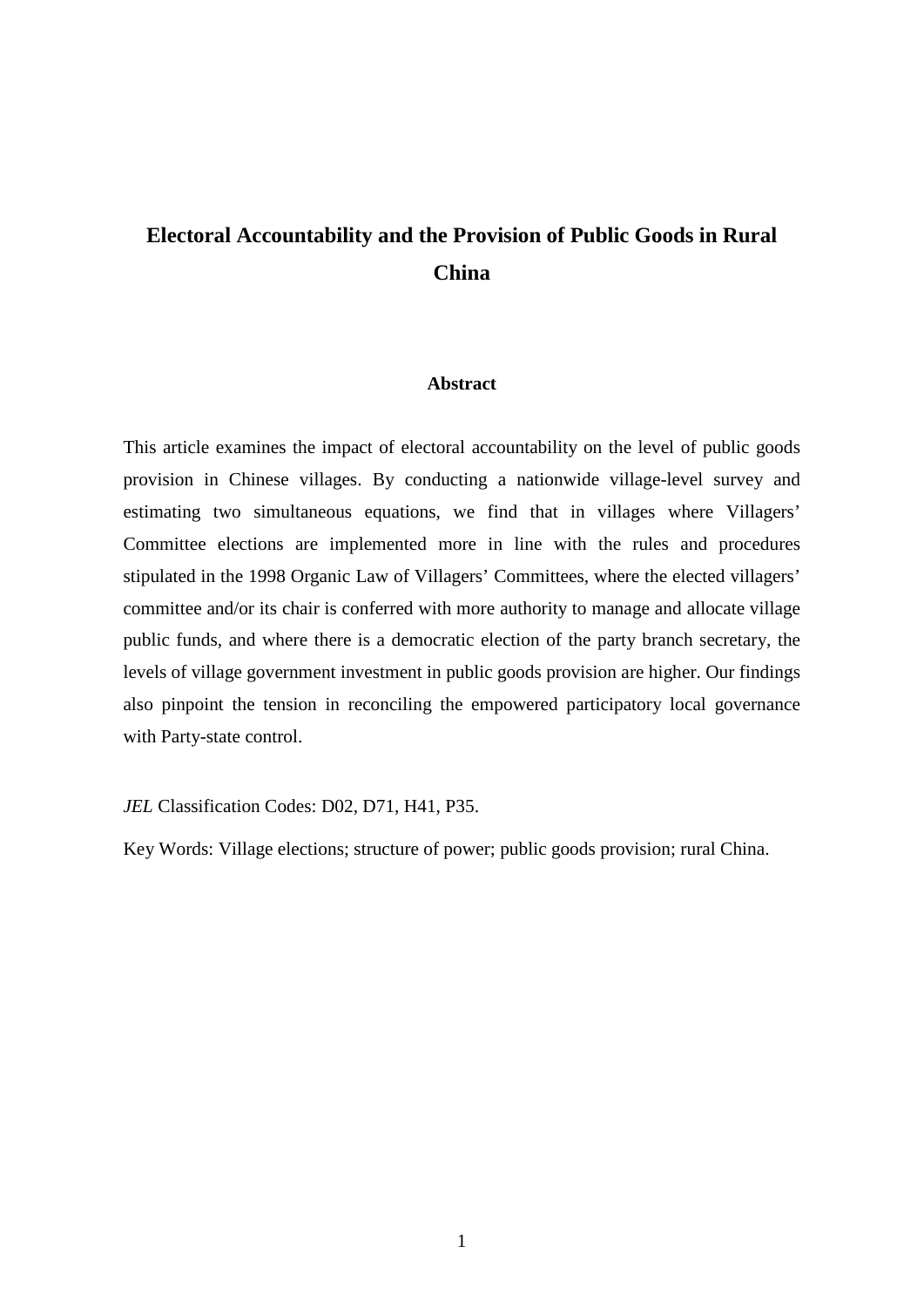### **1. Introduction**

International experience indicates that public services often fail to work for those with fewer private resources. *World Development Report 2004*, entitled *Making Services Work for Poor People*, adopts an analytical framework of actors and accountability and identifies the key interactive relationships of power and accountability between four groups of actors – citizens/clients, politicians/policymakers, organizational providers, and frontline professionals. In the ideal situation, citizens participate in political processes that define collective objectives and direct public/political actions in accomplishing those objectives; policymakers can effectively convey their policy decisions to service delivery organizations and monitor their performance; organizations effectively manage frontline providers; and clients are sufficiently motivated and feel able to provide feedbacks on the performance of service delivery (World Bank, 2004).

With its authoritarian political system, China should score badly against the above expectations. However, it is widely acknowledged that rural China has among the best social indicators in comparison with its peers in the developing world. Two factors have been attributed to China's relative success. First, the strong socialist state can launch and sustain vertical programmes of logistical delivery of those services that are less discretionary and less quality-sensitive. Second, China's villages, despite not being a formal level of the Party-state apparatus, are responsible for financing and providing a substantial share of public goods within their boundaries, where the vast majority of the rural population lives. This feature of China's villages is not present in many other developing countries today, where the national and sub-national governments are the major driving forces (Zhang et al., 2006).

The role of public goods provision and the election of local officials at the village level make it possible to examine the interactive relationship of power and accountability between villagers/voters/clients, village officials and the Party-state apparatus. A number of publications have emerged with this attempt and two lines can be distinguished. One strand of the work indicates that the introduction of direct elections for villagers' committees (VCs), since the late 1980s and especially after the late 1990s, has exerted a largely positive impact on village government investment in public goods. Electoral institutions seem to provide elected VC members with strong political incentives to be responsive to their constituencies' demands and this mechanism appears to increase the transparency and efficiency with which village public funds are managed and allocated.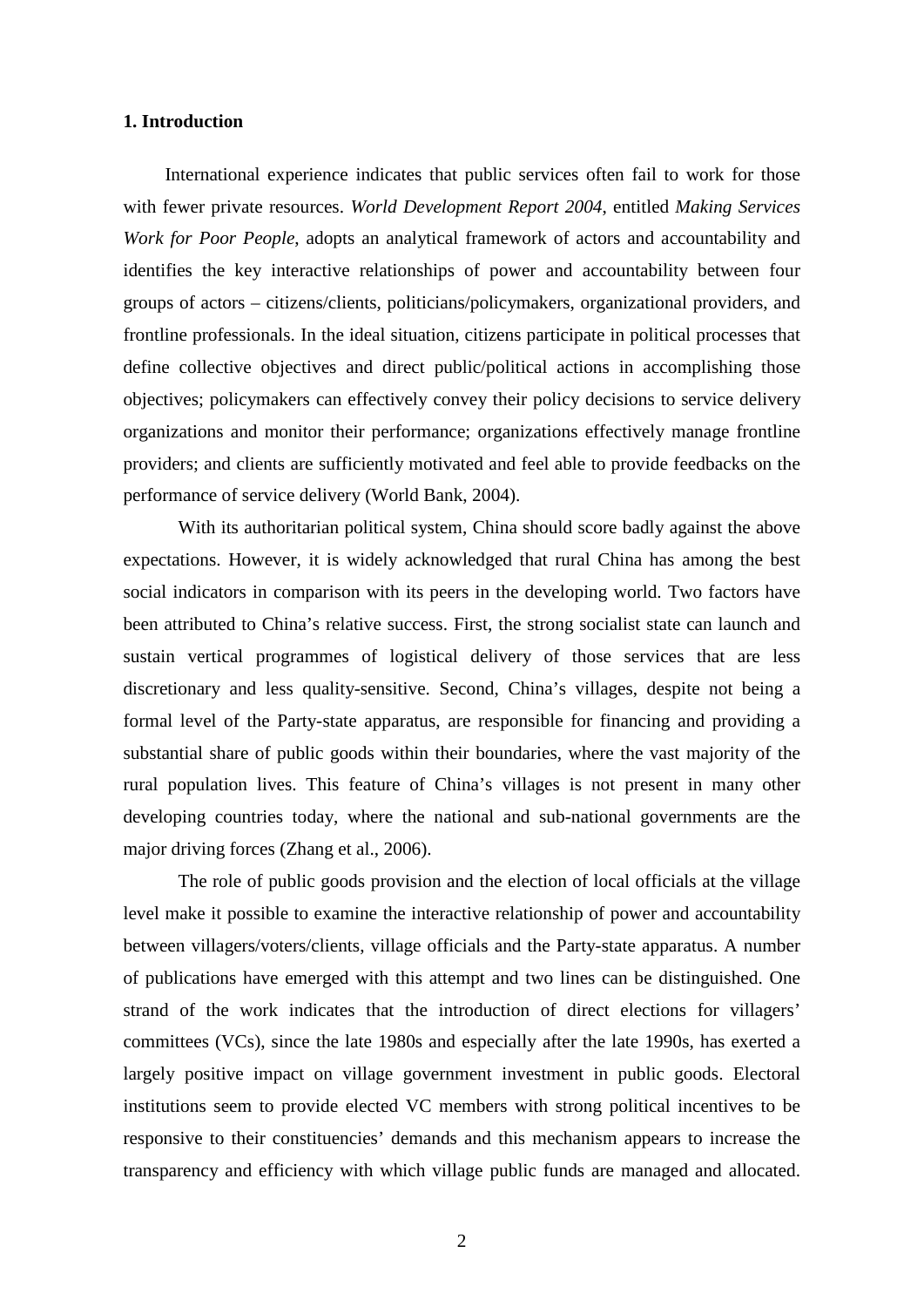This strand suggests that, despite the authoritarian nature of the macro-political environment, there can be accountability *through* democracy in Chinese villages (Zhang et al., 2004; Luo et al., 2007; Wang and Yao, 2007). The other strand points out that it is the (re-)emergence of "encompassing" and "embedding" solidary groups with shared moral obligations and ethical standards – such as local temples and village-wide lineages – in the post-Mao period that has enhanced village officials' responsiveness to their fellow villagers in the delivery of public goods (Tsai, 2007a, 2007b). Thus, the positive relationship suggested in the first strand above might be driven by such informal institutions of accountability and could be a reflection of "accountability *without* democracy".

Such discrepancy suggests that focusing on "access to power" alone may oversimplify the local configuration in the "exercise of power" and turn village governance into much less than it is (O'Brien and Han, 2009). In fact, the majority of existing works do not examine the quality of electoral processes and, most importantly, do not analyze the post-election distribution of power between the VC, whose members are more or less directly elected by villagers, and the village Party branch, whose officials have traditionally been appointed by the Party committee at the township level.

In this paper, we examine the relationship between VC elections and village government investment in public goods by taking into account both the procedural quality of VC elections and the post-election actual ability of the VC in exercising the power to allocate village public funds. We pay attention to the impact of the "target responsibility system" imposed to village leaders by the township government on the quality of electoral procedures and the political power structure at the village level. We also examine the impact of village Party branch elections, although they are bound to be restrictive, on village's public goods provision and control for an array of social forces. We specify and estimate two simultaneous equations based on a unique dataset from a national survey conducted in 2005, which covers 115 villages, 58 townships and 30 counties across 6 provinces in China.

Our econometric estimations indicate that in villages where VC elections are implemented in accordance with the rules and procedures stipulated in the 1998 Organic Law of Villagers' Committees *and* where the elected VC and/or its chair, rather than the village Party branch and/or its appointed secretary, is conferred with the authority to manage and allocate village public funds, there are higher levels of village investment in and maintenance expenditures on local public goods. Moreover, other things being equal,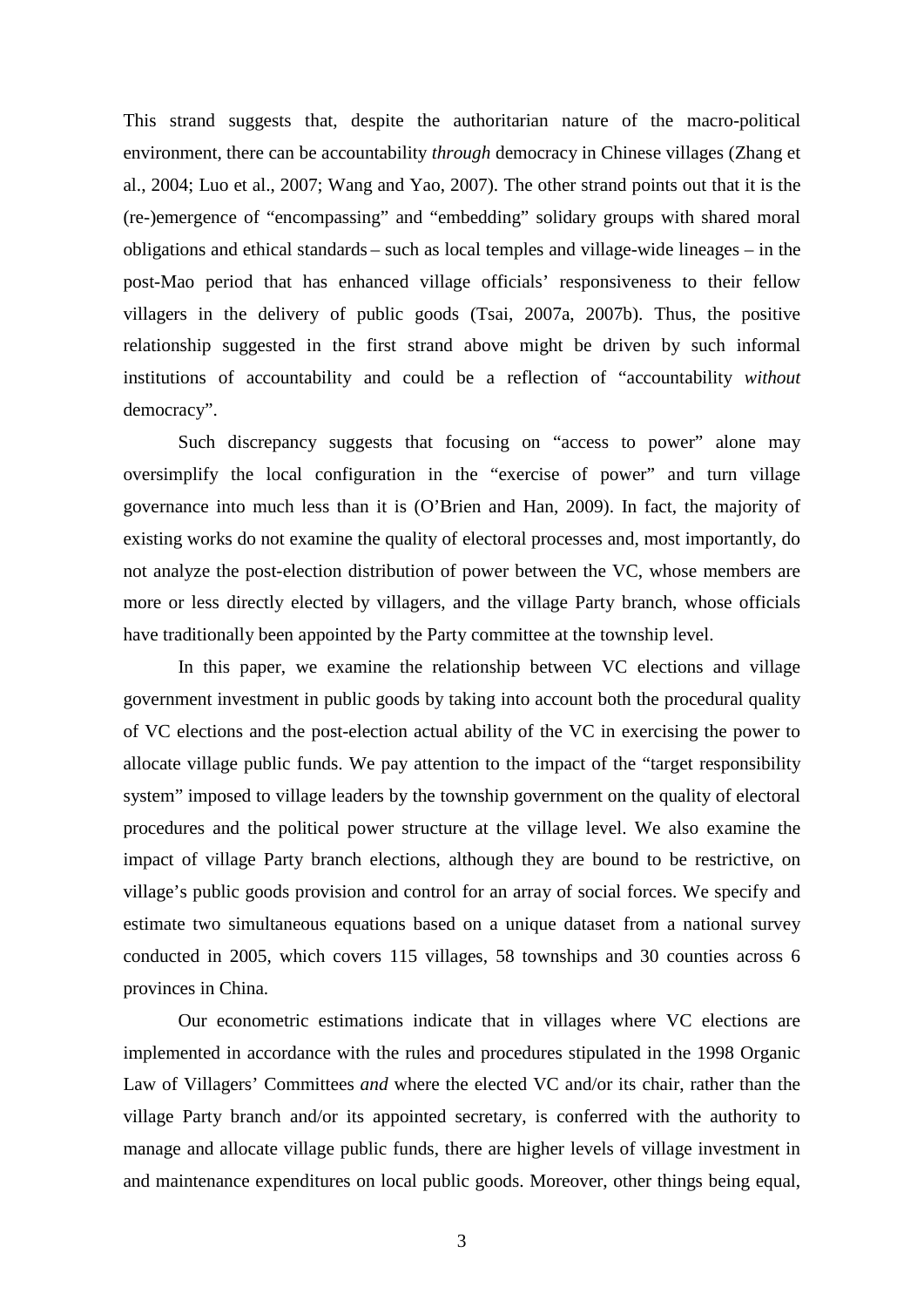the election of village Party secretary by Party members in a way which is free from direct interference by township Party authorities contributes to enhancing the village provision of public goods. While the target responsibility system does not show a positive or negative influence on public goods provision, it does exert a negative impact on the quality of village democracy. In terms of social forces, while more concentrated lineage structure enhances public goods provision, tension between different clans play the opposite role. These results are robust to major control variables which represent economic, geographic, and other social features of individual villages.

This research aims to enrich the literature on electoral accountability and local government performance in three ways. First, as has been noted, local elections have been either overlooked as an explanatory factor for the performance of local governments in developing countries, or treated as a simple dummy variable denoting whether they have been held or not (Zhang et al., 2004, Luo et al., 2007; Packel, 2008). In contrast, we treat local election variables as primarily important explanatory factors and examine their quality content in terms of both the "access to power" and the "exercise of power" in the context of Chinese villages. Tsai (2007b) and Wang and Yao (2007) suggest that more democratic or enhanced access to power (i.e., higher-quality VC election procedures) alone is insufficient in leading elected VC officials to carry out higher levels of village government spending on public projects. Hence, we suggest that a more democratic access to power needs to be kept up with a more democratic exercise of power, in order to provide elected VC officials with positive incentives and real opportunities for enhancing public goods provision. Second, this research is among the first to take into account the impact of village Party branch elections. Third, we do not treat VC elections as an independent or exogenous factor but instead examine their endogenous nature, because general elections at the village level alone have not done away with several constraints to village democracy. In fact, the township government, the village Party branch, and an array of social forces constitute the local power configuration in which VCs are embedded.

Our emphasis on the interplay between electoral accountability and its constraint factors is in line with the literature on electoral institutions in authoritarian regimes and emerging democracies. For example, Mozaffar and Schedler (2002) point out that the structure and processes of electoral governance, i.e., the set of related activities that involves the making, application, and adjudication of electoral rules, play an important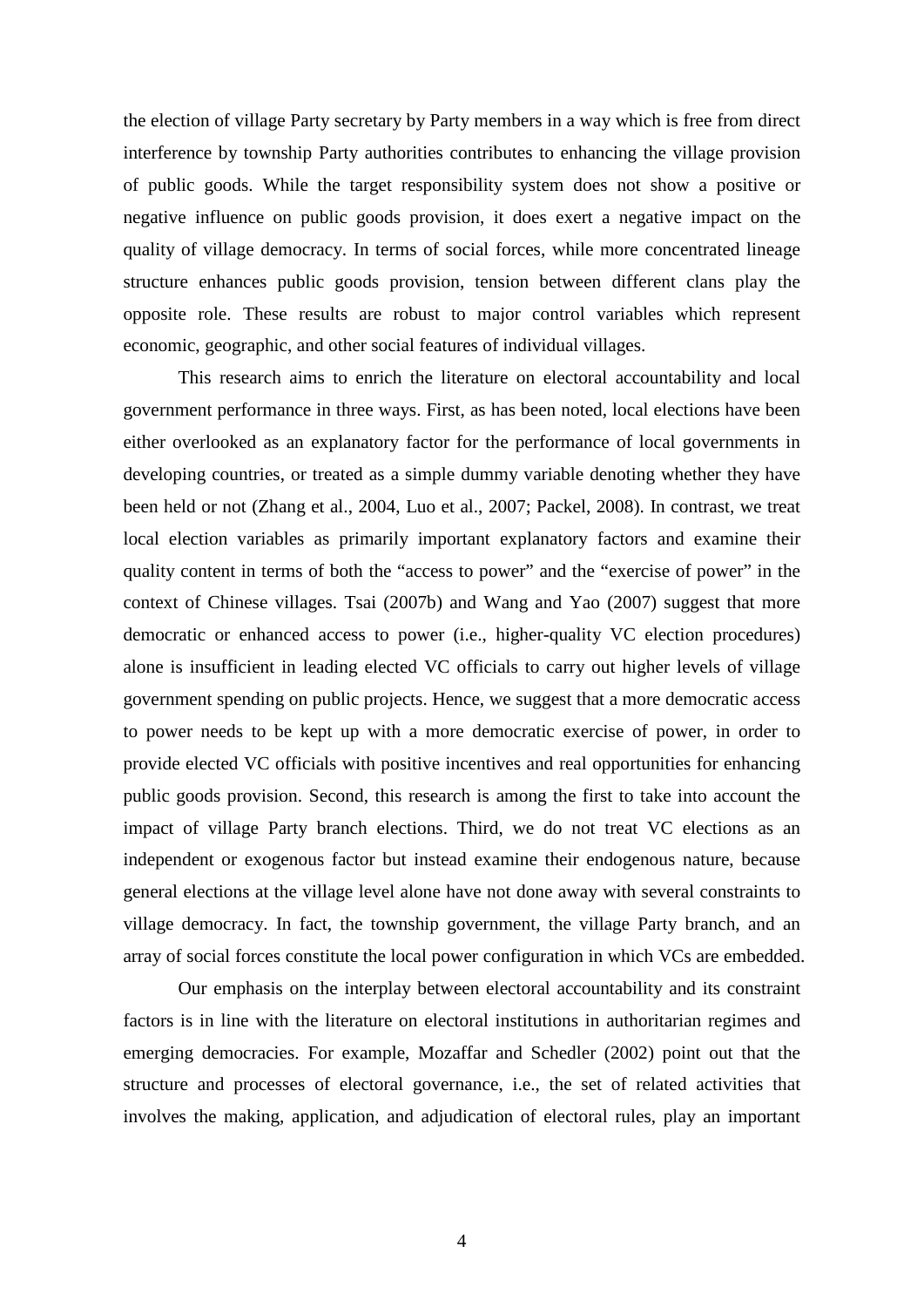role in determining the freedom and fairness of elections.<sup>[1](#page-5-0)</sup> Koehler (2008) emphasizes the importance of the wider political environment in which electoral institutions are embedded, because it determines the meaningfulness of elections or the extent to which they confer real decision-making authority and power on elected leaders.

The paper proceeds as follows. Section 2 develops hypotheses regarding the impacts of electoral accountability and the target responsibility system. Section 3 reports survey design, measurements of key variables, and estimation methodology. Section 4 presents the estimation results, and section 5 concludes.

## **2. Electoral Accountability and Local Governance in Rural China: Hypotheses Development**

The earliest VCs emerged spontaneously in 1980-81, a time when the decollectivization of agriculture and the establishment of the agricultural household responsibility system were taking place. They emerged to fill the existing administrative vacuum and provide basic local public goods and services which were withering rapidly, as the commune system crumbled and resources were mainly retained by households. The 1982 Constitution of China officially sanctioned VCs as elected, mass organizations of self-government (article 111). This categorization is important in two senses. First, it keeps with the tradition of self-sufficiency of villages in the past and thus relieves the government of financial responsibilities for VCs. Second, it does not empower the VCs with the official authority of the state and provides the committees with the flexibility and room to manoeuvre that the formal organs of government do not have (Choate, 1997; O'Brien and Li, 2000; He, 2007).

The drafting of the experimental 1987 Organic Law of Villagers' Committees took five years and it took another 11 years for China to formally introduce the 1998 Organic Law of Villagers' Committees. Although this long process had been characterised by sustained debate, the central vision was unchallenged and still rules the day, which is that

<span id="page-5-0"></span><sup>&</sup>lt;sup>1</sup> Elections are free when the legal barriers to entry into the political arena are low, when there is substantial freedom for candidates and supporters of different political parties to campaign and solicit votes, and when voters experience little or no coercion in exercising their electoral choices. Elections are fair when they are administered by a neutral authority not controlled by the ruling party, when that neutral authority is also able to take various precautions to prevent fraud in the voting and vote counting, and when there are transparent and impartial procedures for resolving election complaints and disputes (see Diamond and Myers, 2000).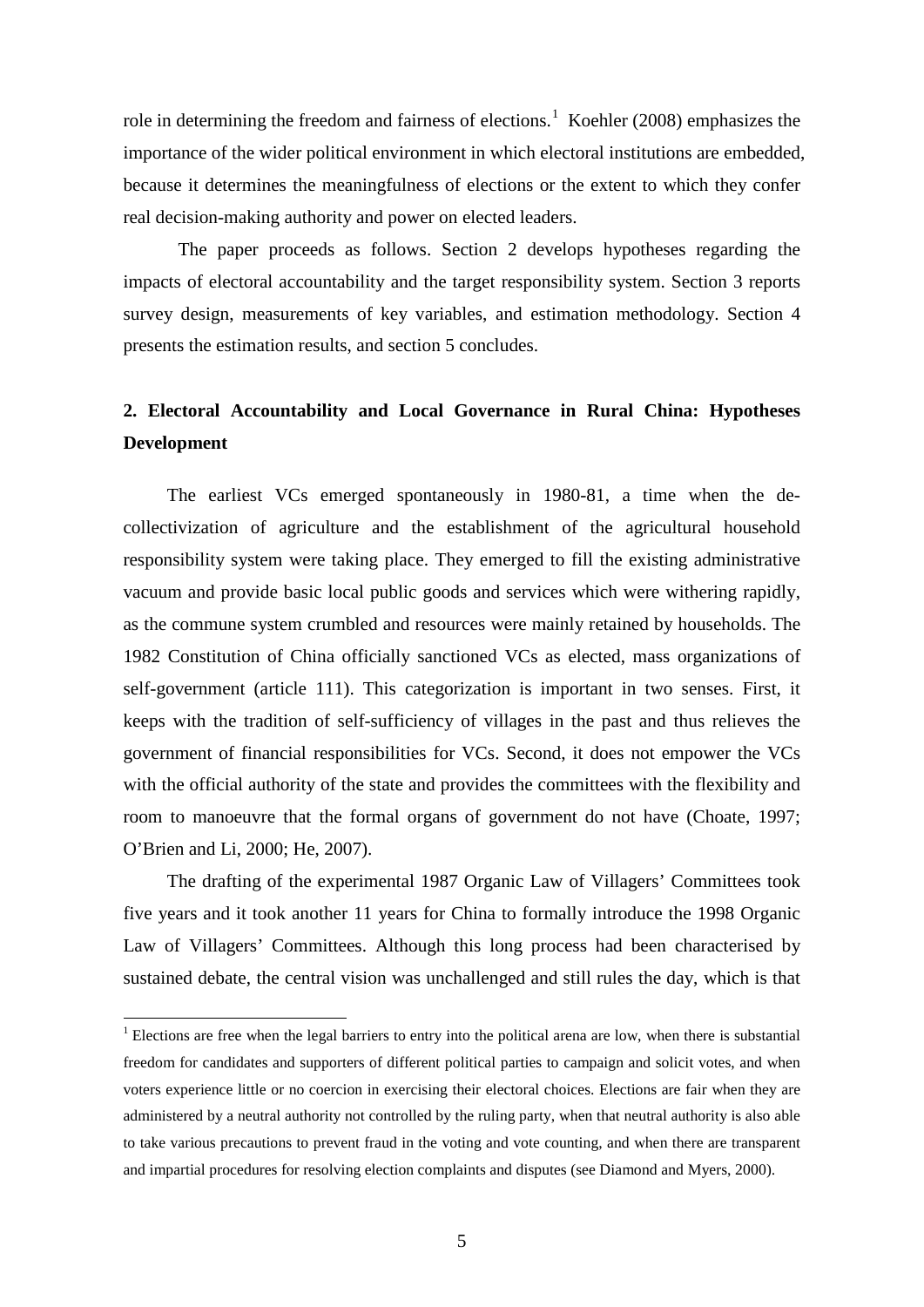VC elections are designed to increase mass support for the Party and that grassroots democracy is understood to be fully compatible with strong Party/state control. The division in the debate was between an instrumental emphasis on firm Party/state control and on curbing arbitrary and predatory behaviour by rural cadres.

Given the tension that naturally arose in implementing unpopular and contentious policies such as birth control, tax collection, grain procurement, and other policy targets, many local administrators, township officials in particular, argued that without tight control over VCs and an ability to issue direct commands, elected VC members would be inclined to take their cues from below rather than from above and would be tempted to ignore state interests and disregard township instructions. In contrast, central leaders in Beijing, including two important venerable Long Marchers, Peng Zhen and Bo Yibo, lamented how relations between rural officials and villagers had deteriorated over the years due to that some rural officials "resorted to coercion and commandism" and not a few had become corrupt and high-handed "local emperors" (*tu huangdi*). They argued that simple top-down supervision had proven insufficient to reverse such trend and if the trend was not reversed villagers would "sooner or later attack our rural cadres with their shoulder poles" (Peng, 1987). In their view, self-government and elections at the village level were an effective mechanism to rejuvenate the village leadership by cleaning out incompetent, corrupt and high-handed cadres, serving the purpose of consolidating the current Party/state control (O'Brien and Li, 2000).

The resultant compromising language in the 1998 Organic Law is sufficiently vague to satisfy both sides in the debate. Elected VCs are neither formally under township governments nor under the village Party branch. But the village Party branch, instead of the VC, constitutes the "leadership core" of the village and the VC is expected to follow general Party leadership. Moreover, the VC is subject to the "guidance, support and assistance" of the township government.<sup>[2](#page-6-0)</sup> Given such ambiguity in the law with regard to the respective scope of authority and division of competencies between the VC, Party branch, and township government, a practically balanced exercise of power in individual villages is subject to local conditions and different interpretations.

<span id="page-6-0"></span><sup>&</sup>lt;sup>2</sup> As Alpermann (2001) points out, the difference between such terms is more than semantics, given that a "leadership relationship" would have given townships the right to issue binding orders to village committees in order to carry out certain state tasks, while in a "guidance relationship" township authorities need to work through persuasion.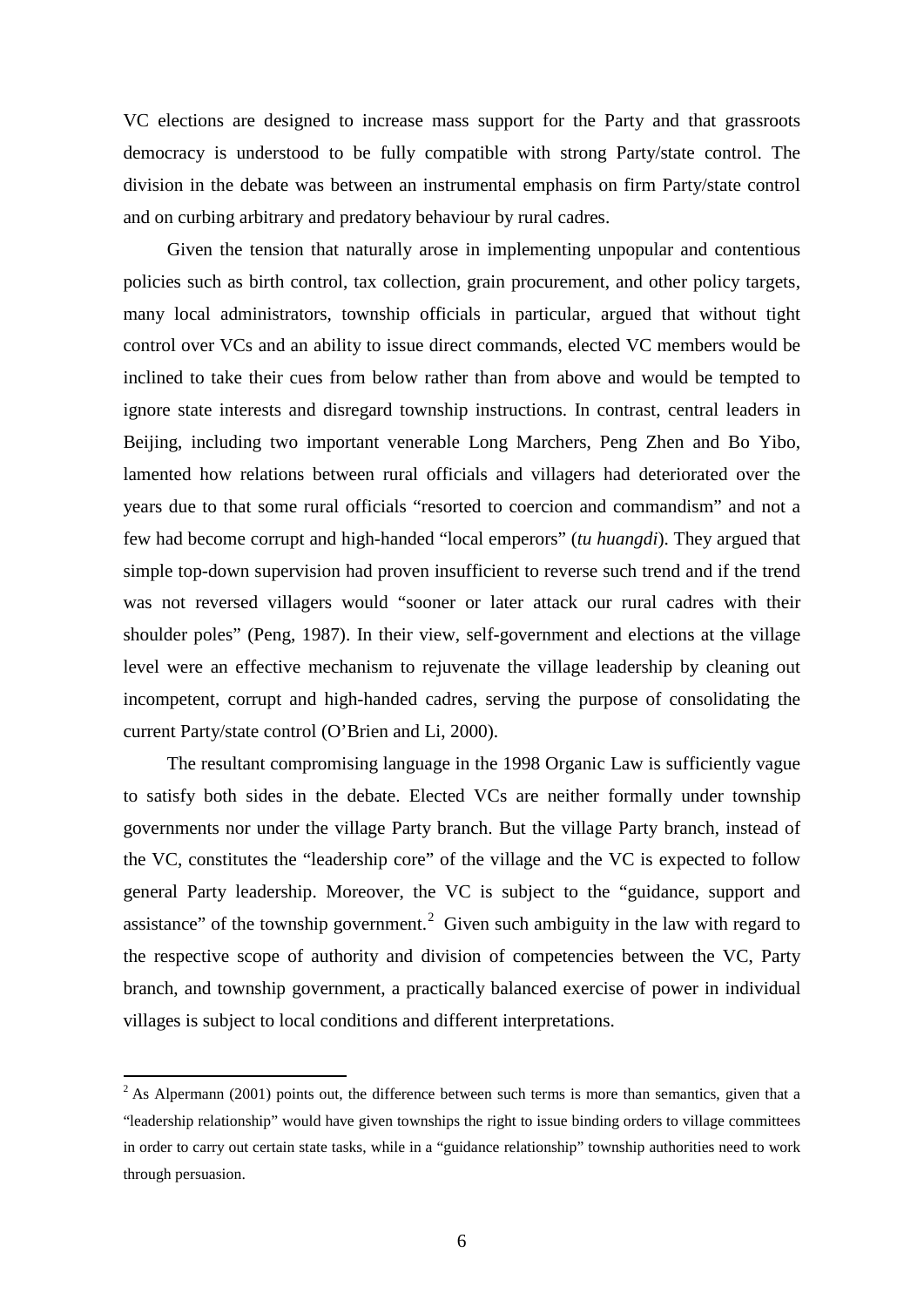#### *2.1. Village Committee Election and Election Quality*

Judging by access to power alone, the 1998 Organic Law has achieved much. It entitles Chinese villagers to directly elect their VCs, comprising between three and seven members, who serve for a term of three years, with no limit on the number of terms for which they can be re-elected. VCs are legally defined as "grassroots mass organizations of self-government through which villagers manage their own affairs, educate themselves, and serve their own purposes". VCs are responsible for the performance of key public tasks in the village, namely, managing village's lands and collective property, providing public goods and services, mediating disputes among villagers, assisting in the maintenance of public order, communicating villagers' opinions to township governments, publicizing state laws and policies, as well as urging villagers to both fulfil their legal obligations and to respect public property.<sup>[3](#page-7-0)</sup> In comparison to the trial law of 1987, the 1998 Organic Law represents a significant step forward in standardizing village elections and bringing election rules and procedures up to international standards. It incorporates basic principles of free and fair elections and, more specifically, it stipulates that: village election committees must be elected by villagers, all election candidates must be directly nominated by villagers, there must be more candidates than positions, voting must be done in secret, the counting of votes must be done openly and the results must be announced immediately after the scrutiny (O'Brien and Han, 2009; Tan, 2004; Tan and Xin, 2007).

The implementation of VC elections has improved in terms of both coverage and procedures. According to the Ministry of Civil Affairs, by the mid-2008, balloting had been carried out every three years in over 610,000 villages in all 31 provinces. Turnout rates have been high at an average level of 80%, indicating that over 500 million voters took part in the latest round of elections across the countryside (*People's Daily*, 4 August 2008). Surveys and direct observations by international monitors show that the conduct of elections has improved over time in terms of nomination procedures, competitiveness, and secret balloting. On the other hand, it is also noted that there are significant variations in election quality in terms of departure from the standard rules and procedures set by the 1998 Organic Law. Many procedure failings identified by Chinese and international

<span id="page-7-0"></span><sup>&</sup>lt;sup>3</sup> In addition to village committees, the Law sets up village councils or assemblies, in order to enhance village leaders' accountability and to favour villagers' political participation. Village committees would be responsible to village councils, which would comprise all adult villagers or a representative from each household.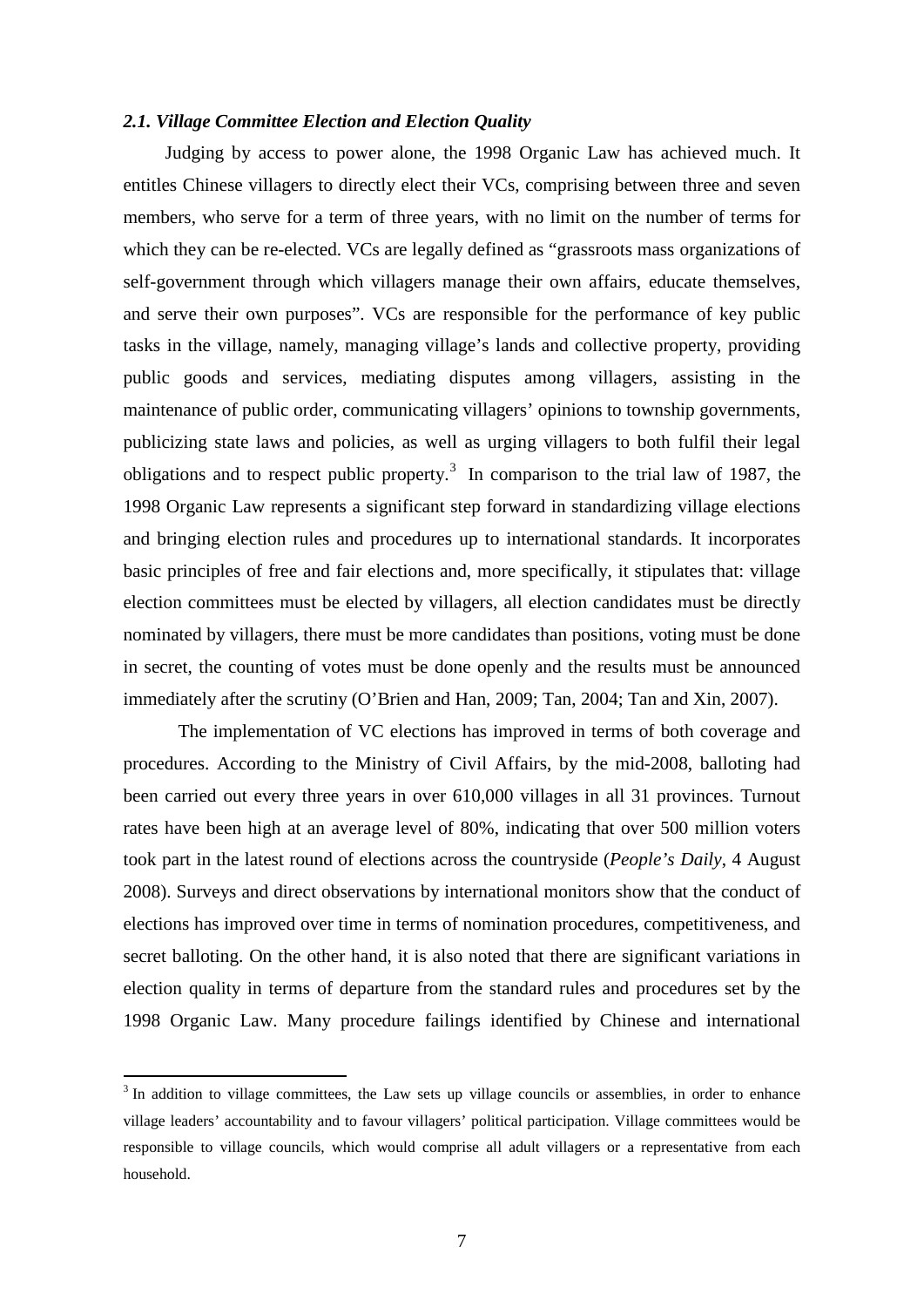observers have not been fully addressed and new problems are also emerging (He, 2007; O'Brien and Han, 2009; Tan, 2004; Tan and Xu, 2007).

Despite their limitations, it is acknowledged that VC elections represent "the" key institution in rural democratization, and are changing village governance (He, 2007). Empirical research shows that the holding of direct elections has contributed to reduce rent-seeking by local officials (Brandt and Turner 2003) and to increase village government spending on public goods and services (Zhang et al. 2004; Luo et al. 2007; Wang and Yao 2007). Higher levels of investment in public goods projects, in turn, have had a positive effect in reducing intra-village inequality, by enhancing the income capability of the poorer (Shen and Yao 2008). However, village election is typically regarded as a one-shot institutional change in this literature. With the accumulatively universal implementation of village elections, the variation of the dummy variable which denotes whether the VC election has been held or not approaches zero and, thus, loses explanatory power. To overcome this limitation and to re-assess the above positive relationship in the post-election era, it is necessary to pay attention to the significant variation in election quality across Chinese villages and to analyze whether electoral processes are conducted in accordance with the stipulated rules and procedures. In the spirit of the existing empirical literature, it can be anticipated that a higher degree of freedom, fairness and meaningfulness of village elections would lead to better VC performance in the provision of public goods.

Wang and Yao (2007) and Tsai (2007b, Chapter 7) do pay attention to election quality and test its impact on VC performance in public goods provision. Wang and Yao focus on variations in candidate nomination procedures and find that while holding the election (a dummy variable) has a significant positive impact on the share of public expenditure in the village budget, the competitiveness of the nomination process does not. [4](#page-8-0) Tsai constructs an election quality index out of a battery of questions on the preelection process, voting procedures, and villagers' representative assemblies and does not find any sizable or statistically significant impact this index may exert on the provision of public goods by village governments.

<span id="page-8-0"></span><sup>&</sup>lt;sup>4</sup> In contrast, Kennedy et al. (2004) use a sample from Shaanxi Province and report that more competitive nomination by villagers leads the elected village leaders to be more accountable to villagers in decisions regarding land reallocations.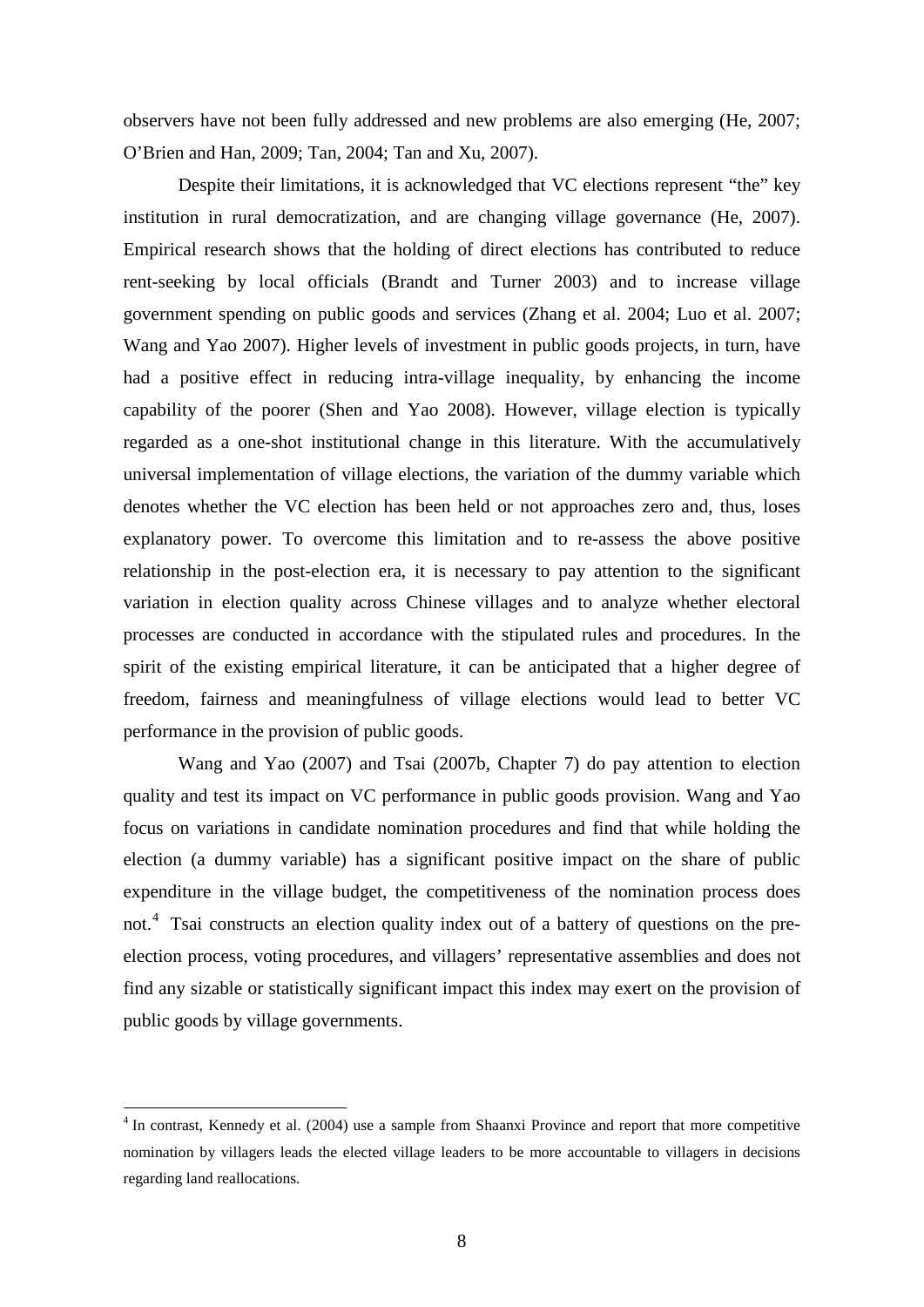#### *2.2. Exercise of Power*

The expectation for a positive relationship between election quality and VC performance presumes a direct link between access to power and exercise of power, that is, more democratic access to power would directly lead to more democratic exercise of power *via* the elected VC. While this presumption might hold in advanced industrial democracies, it may not necessarily fit well with the power configuration context of Chinese villages. VC members may win their position through the election, but once they gain office they would have to compete with, or at least take into account, township governments, village Party branches, and social forces such as clans. For example, Tsai (2007b, Chapter 7) reported that in River Bridge, a wealthy suburban village located on the outskirts of the Xiamen Special Economic Zone in Fujian province, a high quality model election was implemented under the careful direction of the township government and village Party branch. Nevertheless, the election carried no impact on the way power was exercised in the village because the Party branch remained the locus of power and the Party secretary was well endowed by the township authority. In some other localities, serving on the VC is regarded as a thankless and poorly paid job. As a consequence of this and/or other socio-cultural reasons, candidates often have to be searched out and "talked into" running for office by the township authority and Party secretary (Choate, 1997). Subsequently, a smooth election takes place but it does not alter the configuration of power in the village.

Surveys of grassroots cadres, although showing a significant shift in the exercise of power from the Party branch to the elected VC in many villages, also confirm the persistent eminence of the Party branch and its secretary in many other villages. For example, a 2000 survey of 58 villages in six counties evenly distributed across Jiangsu province (Zhang et al., 2004) showed that in 17 (29.3%) villages, Party secretaries had the final say over village affairs; in 9 (15.5%) villages, both Party secretaries and VC heads made decisions jointly; and in 15 (25.9%) villages, the elected VCs played the leading role in the decision-making process of their villages. In our own 2005 survey of 115 villages across 6 provinces, 52 VCs (45%) can be regarded as being more powerful than (or as powerful as) the Party branches in terms of control over their village's public finances and other major affairs. [5](#page-9-0)

<span id="page-9-0"></span><sup>&</sup>lt;sup>5</sup> Sampling details of the survey will be presented in Section 3.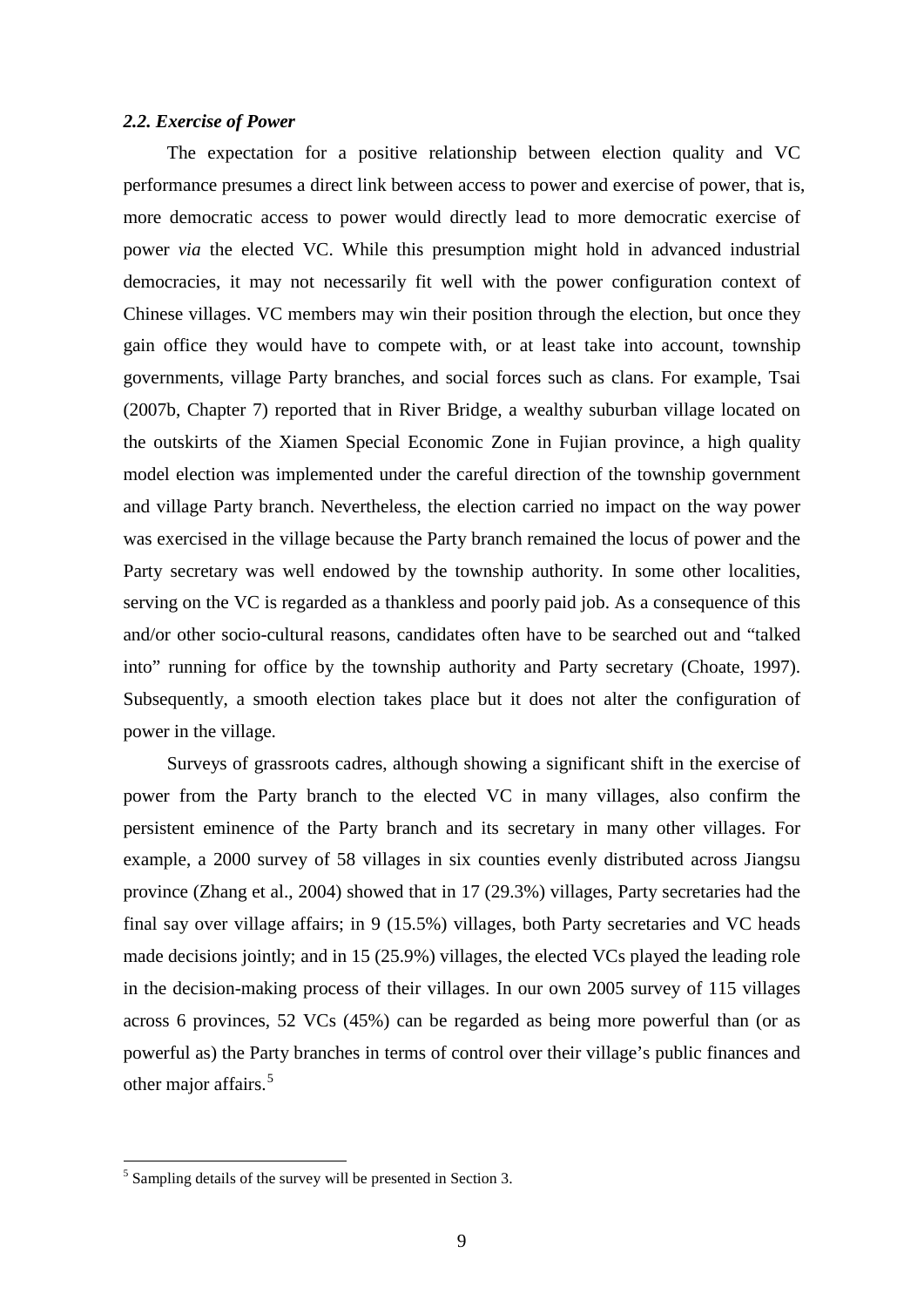A large number of case studies and media reports have indicated that in many villages where elections depart significantly from the standard rules and procedures set by the 1998 Organic Law, and/or there is a lack of power redistribution in favour of the elected VC, villagers' ability to enhance VC's performance in public goods provision has been very limited. On the other hand, in many other villages, elections have allowed villagers to vote corrupt and/or incompetent officials out and have led to a new local power configuration which empowered the elected VC (He, 2007; Alpermann, 2009; among others).

Such variation in the post-election power configuration would suggest that a direct link between access to power and exercise of power may not exist in those villages where there is an absence of real change in the way power is exercised. In other words, the expectation that higher quality elections would lead to better VC performance in the provision of public goods may hold only in those villages where elections do have empowered the elected VCs. This leads to our first hypothesis:

H1: *Other things being equal, a high quality VC election in combination with an empowered VC leads to a higher level of village government investment in public goods.* 

### *2.3. Target Responsibility System*

In line with the central version underpinning the design of the Organic Law, that is, village elections must not undermine strong Party/state control, village cadres have been also under the "one level down" cadre management regime implemented since the mid-1980s. Under this regime, village Party secretaries are typically appointed by the township Party committees. Both the Party secretary and the VC head were also assigned quantitative targets, similar to the formal cadre responsibility system implemented at the higher level. Since the mid-1990s, the formal cadre responsibility system has been also increasingly adopted at the village level (Hsing, 2009; Tsui and Wang, 2004). The assigned targets are ranked in importance, from highest to lowest, as "priority targets with veto power", "hard targets" and "soft targets". While the fulfilment of "hard targets" is important, the completion of "priority targets" is critical for local officials, because the attached "veto power" implies that a failure in attaining these targets will cancel out all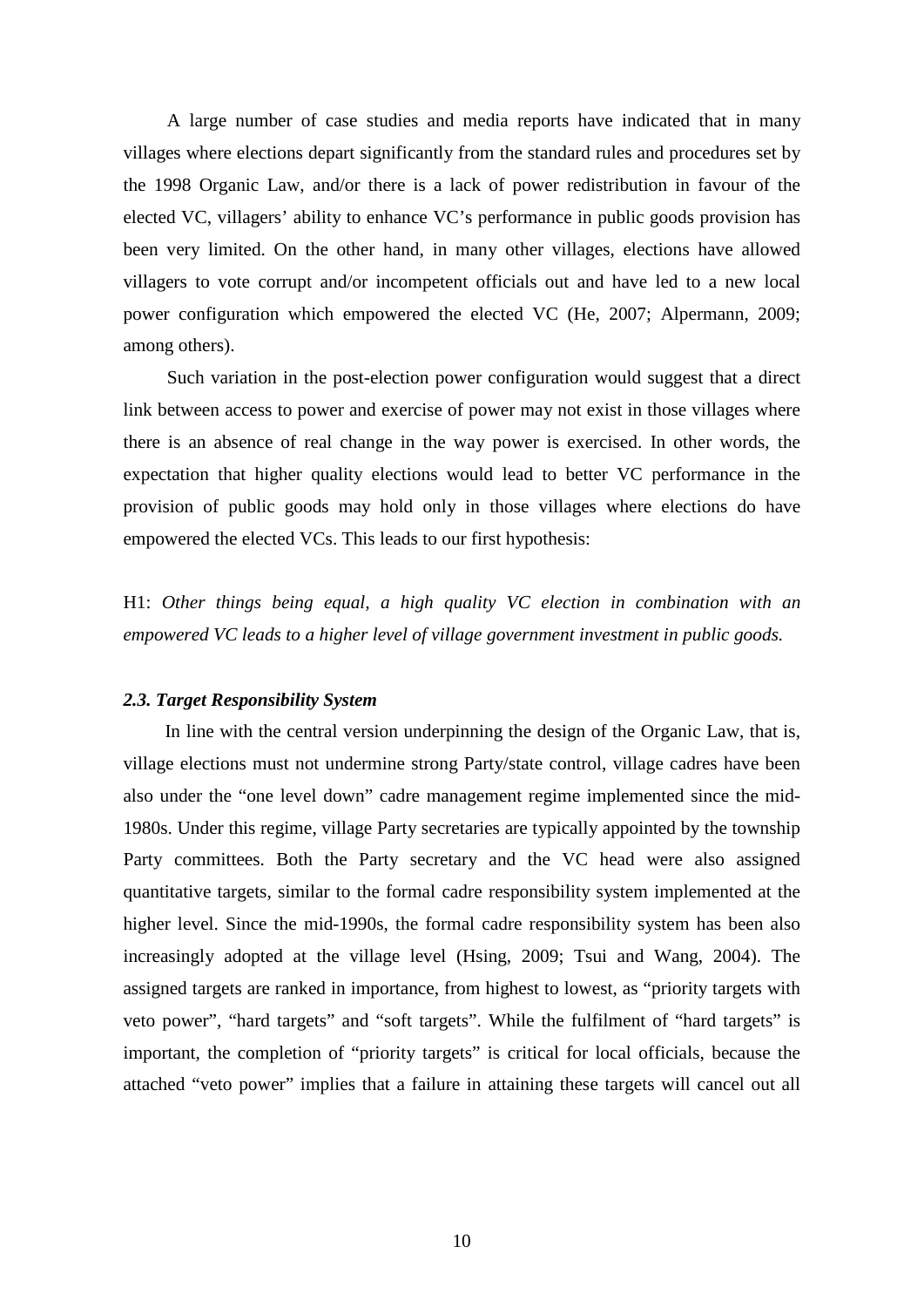other work performance, however successful, in the comprehensive evaluation carried out by upper-level officials at the end of the year.<sup>[6](#page-11-0)</sup>

For two reasons village leaders would be well coaxed into attaining priority and hard targets, whatever the views of voters and/or Party members. First, fiscal reality has increased the dependence of VCs on upper level governments for financial help in the form of fiscal transfers (Fock and Wong, 2008). The 2002 Tax-for-Fee reform forced village officials to stop fee collection and this led to dramatic falls in revenues in village balance sheets. As a consequence, constructing and repairing roads, maintaining irrigation systems, supporting the elderly and disabled, and improving school facilities all have become more difficult, especially in agricultural areas where there is a shortage of nonagricultural enterprises and funds-rich social organizations. In order to ensure that they receive the promised fiscal transfers from the township and/or county government, which is also in the interest of the villagers, village cadres would typically be well-motivated in meeting the priority and hard targets assigned to them from above. Second, in many locations, the salary and bonuses of VC and Party branch leaders are determined and partly financed by township authorities and the levels are set in accord with how well important assignments are carried out (Edin 2003; O'Brien and Han, 2009; Whiting 2001). In our sample villages, the part of salaries that is funded by subsidies from township and county governments account for on average 28% of the total salaries that the VC head and Party Branch secretary received in 2000, and this figure rose to 77% in 2004.

Researches assessing the effectiveness of the target responsibility system suggest that the system does not have a significant positive impact on the provision of public goods and services, mainly because performance contracts have not given priority to these policy areas which have remained "soft targets" and therefore attracted insignificant attention in the performance evaluation exercises carried out by the township governments (Edin 2003; Whiting 2001; Tsai 2007b). It is expected that this might change in light of the central government's new emphasis on constructing "a New Socialist Countryside" since 2006 (World Bank, 2007).

<span id="page-11-0"></span><sup>&</sup>lt;sup>6</sup> "Priority targets with veto power" tend to be political. Two priority targets that are enforced nationwide are the maintenance of social order and the implementation of the birth control policy. "Hard targets" tend to be related to the promotion of economic development and growth. Targets for the increase of industrial output and of the volume of collected taxes, for instance, usually fall in this category. Last in significance are "soft targets", which are associated with the promotion of "social and cultural development" (Edin 2003; Whiting 2001; Tsai 2007b).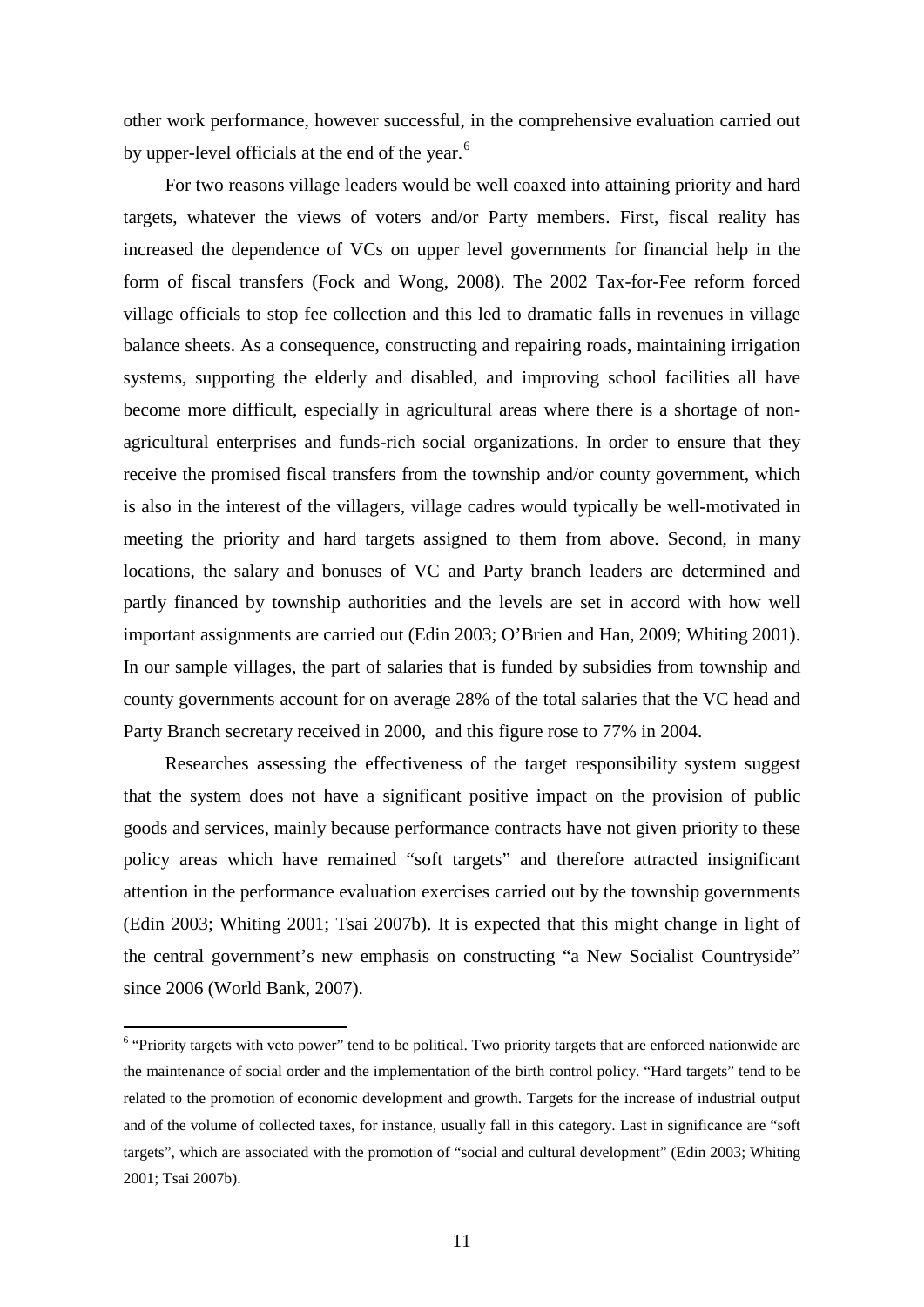These researches also find that heavier mandates from above lead to poorer quality in village elections because fulfilling priority policy assignments well would increase the bargaining power of the township government with upper levels for more control at the village level, thus lowering the quality of village democracy (Shan et al., 2005). In this research, we reassess the above relationships in the context of the post Tax-for-Fee reform but before the implementation of the "New Socialist Countryside" agenda. If there is a positive link between the fulfilment of priority policy assignments and the level of fiscal fund transfer from above, we would expect that the target responsibility system makes a positive contribution to the provision of public goods and services at the village level, but a negative contribution to the quality of village democracy. This discussion leads to our second hypothesis:

H2: *Other thing being equal, heavier policy mandates from above lead to (a) a higher level of village government investment in public goods, and (b) a lower level of democracy quality.*

#### *2.4. Party Branch Election*

The introduction of VC elections has, to different extent in different locations, diversified the local configuration of power as well as the sources of political authority and legitimacy in Chinese villages. The traditional mono-power structure in which the village Party secretary was the undisputed boss of the village (*yibashou*) has been replaced by a dual power structure: The village Party secretary continues being typically appointed "from above" by the township Party committee and the VC head is elected "from below". However, there is a lack of clearly defined division between the village Party branch and the VC in terms of role, rights and responsibilities in the 1998 Organic Law. Conflict has arisen between both governing bodies over the sharing of authorities and responsibilities. In the performance of public tasks, Party secretaries have tended to be more responsive to township officials while elected village heads have typically been more responsive to villagers. This divergence has led to tensions between VCs and Party Branches in many villages (Guo and Bernstein, 2004; He, 2007; Liu at al., 2009).

In order to enhance the legitimacy and power of the CCP in rural areas and to reduce the tension between the VC and village Party branch in many locations, the Central Committee and the State Council issued a "Notice" in 2002 which recommended the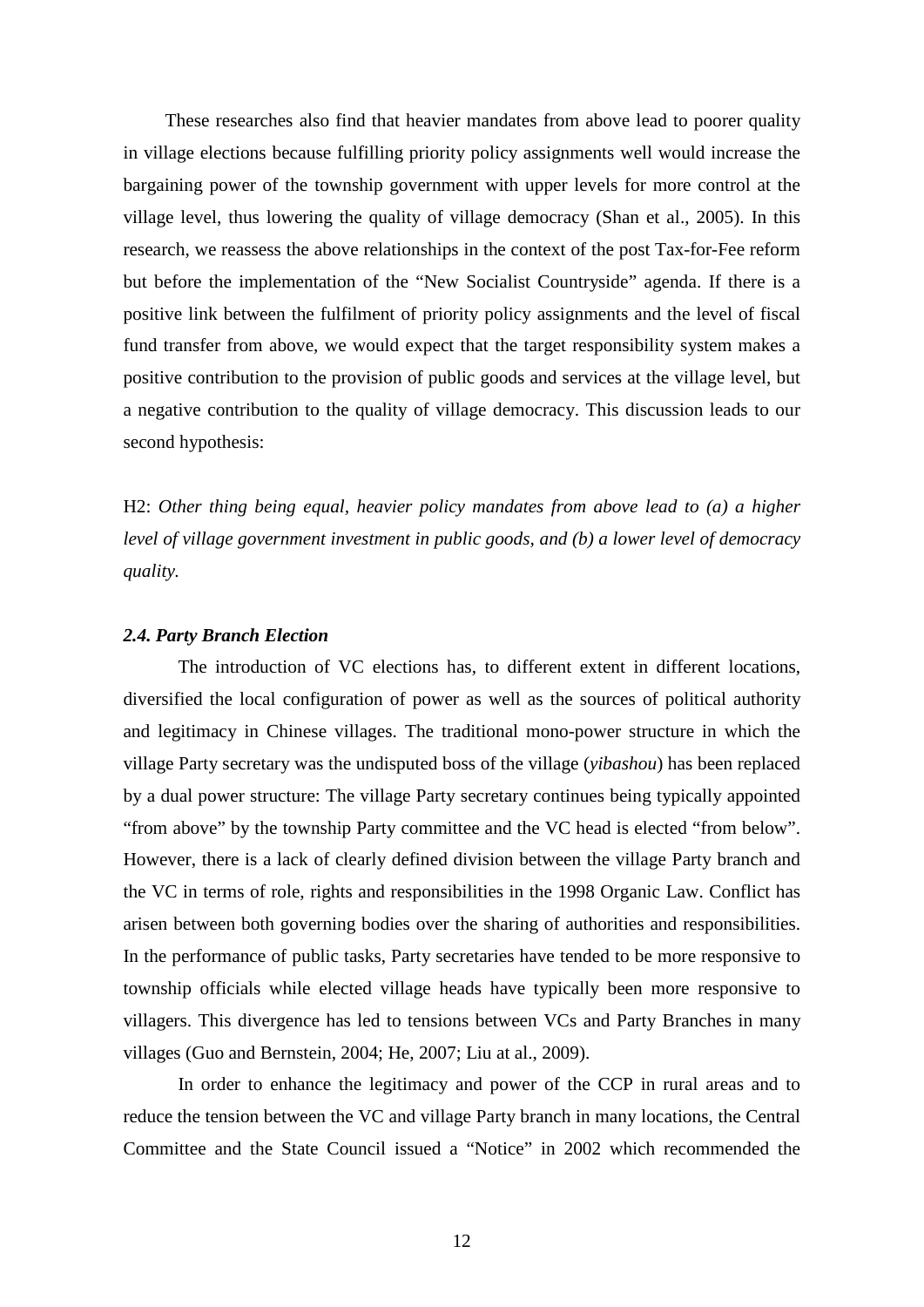introduction of intra-party elections for the (re-)constitution of village Party branches.<sup>[7](#page-13-0)</sup> The "Notice" also permitted the concurrent office-holding by the VC head and Party Branch secretary, and the functional merger of the VC and Party branch ("one team with two plates").<sup>[8](#page-13-1)</sup> Since then, different models of Party Branch elections have emerged. In most cases, they are held before (Shangdong and Zhejiang model) or after (Shanxi model) the VC election, although, in other cases, both elections are combined and those who are elected as the VC head automatically become the Party Branch secretary (Guangdong and Hubei model) (He, 2007). The so-called "two-ballot system" for the election of the Party secretary, which has its origin in a Shanxi village, has extended rapidly to other provinces (Li, 1999). According to this system, the village Party secretary and the rest of Party branch members are subject to a two-stage election. In the first stage, villagers or representatives of each household "recommend" candidates for each position in the Party branch by casting a "vote of confidence". Whoever receives over 50% of the ballots cast becomes a "preliminary candidate" and then the township Party committee nominates its "official candidate" from these "preliminary candidates". In the second stage, the village Party members elect the village Party secretary and other Party branch members.

In 12% of our sample villages, the village Party secretary was still directly appointed by the township Party committee in 2004. In 4% of the villages, the Party secretary was appointed by the township Party committee from elected members of the village Party branch. 1% of villages held direct non-competitive elections in which the candidate was nominated by the township Party committee. The remaining 83% held direct or indirect multi-candidate elections for the Party secretary post at either of the following three levels: the village level with the involvement of villagers or their representatives in the nomination process, the intra-Party level with the participation of all Party members in the village, or the branch level at which the members of the Party

<span id="page-13-0"></span> <sup>7</sup> Circular by General Offices of Party Central Committee and State Council on Further Improving the Work of the Next Round of Village Committee Elections (Zhonggong Zhongyang Bangongting Guowuyuan Bangongting Guanyu Jinyibu Zuohao Cunmin Weiyuanhui Huanjie Xuanju Gongzuo de Tongzhi), 14 July 2002, available at[: http://www.gov.cn/gongbao/content/2002/content\\_61679.htm](http://www.gov.cn/gongbao/content/2002/content_61679.htm)

<span id="page-13-1"></span><sup>8</sup> Concurrent office-holding by the village head and Party secretary (*yijiantiao*) and the functional merger of the village Party branch and the VC may result from: the VC head and other VC members being elected first and being placed on the Party branch later (*xianzheng houdang*), the Party secretary and Party branch members being encouraged to run in the VC election at the first opportunity (*xiandang houzheng*), or the holding of a joint election for both village governing bodies (Guo and Bernstein, 2004; He, 2007; O'Brien and Han, 2009).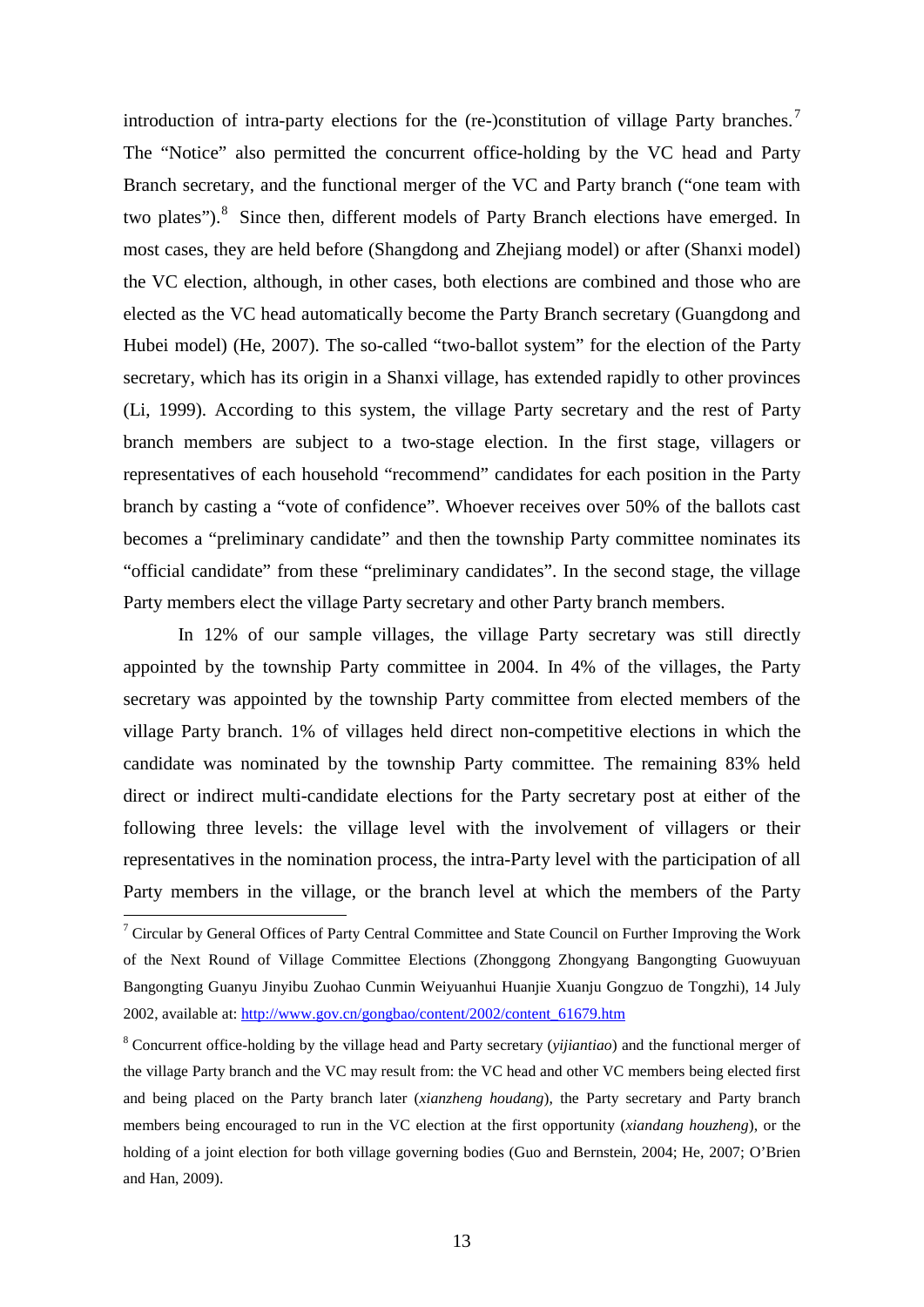branch elected the branch secretary. Nevertheless, in these seemingly more democratic elections, the township Party committee was able to directly control the nomination process in 8% of the sample villages.<sup>[9](#page-14-0)</sup>

Despite the explicit or implicit interventions from the township Party committee and other limitations, the Party branch election might represent a first step forward in creating a new line of accountability which would make the village Party branch and its secretary more accountable to village Party members and villagers. However, it is worth noting that the intra-Party election, even if conducted in a fully democratic way, may not carry the same mandate and legitimacy to the Party secretary as those an elected VC head receives, because Party members account for only about 11% of the village population in our sample. In addition, the township Party committee holds power to control and influence the elected Party secretary in the post-election period by means of Party's organizational principles and disciplines.

The impact of Party branch election quality on village government performance in terms of public goods provision and on the quality of VC elections may be ambiguous. On the one hand, it may have a negative impact for the following two reasons. First, the quality of VC elections could be compromised due to the reduced level of electoral contestation if Party and VC elections are combined and non-party members are not allowed to run in the merged election (a method popular in Guangdong and Hubei). The reduced quality of VC elections would in turn undermine the VC's motives and efforts in public goods provision (Sections 2.1 and 2.2). Second, Party elections of high democratic quality would strengthen the position of the Party branch in the division of power between the Party branch and the VC, partly due to its increased legitimacy. This may lead the village to devote more resources to fulfil policy mandates from above and consequently less resources to local public goods provision, if/when this is not considered a priority policy by higher-level authorities. On the other hand, Party elections of higher democratic quality may have a positive impact on village government accountability and performance, if the election brings in clear and well specified mandates from local party members and these mandates are consistent with those from ordinary villagers. Likewise, the reduced tension between the Party branch and VC, which would be more obvious in the case of "one team, two plates" or "two posts held by one person", would lead to cost-saving, resource-gathering, and thus to increasing investment in public goods. The above

<span id="page-14-0"></span> $9$  For a detailed discussion on the major election methods collected in our survey, see Liu at al. (2009).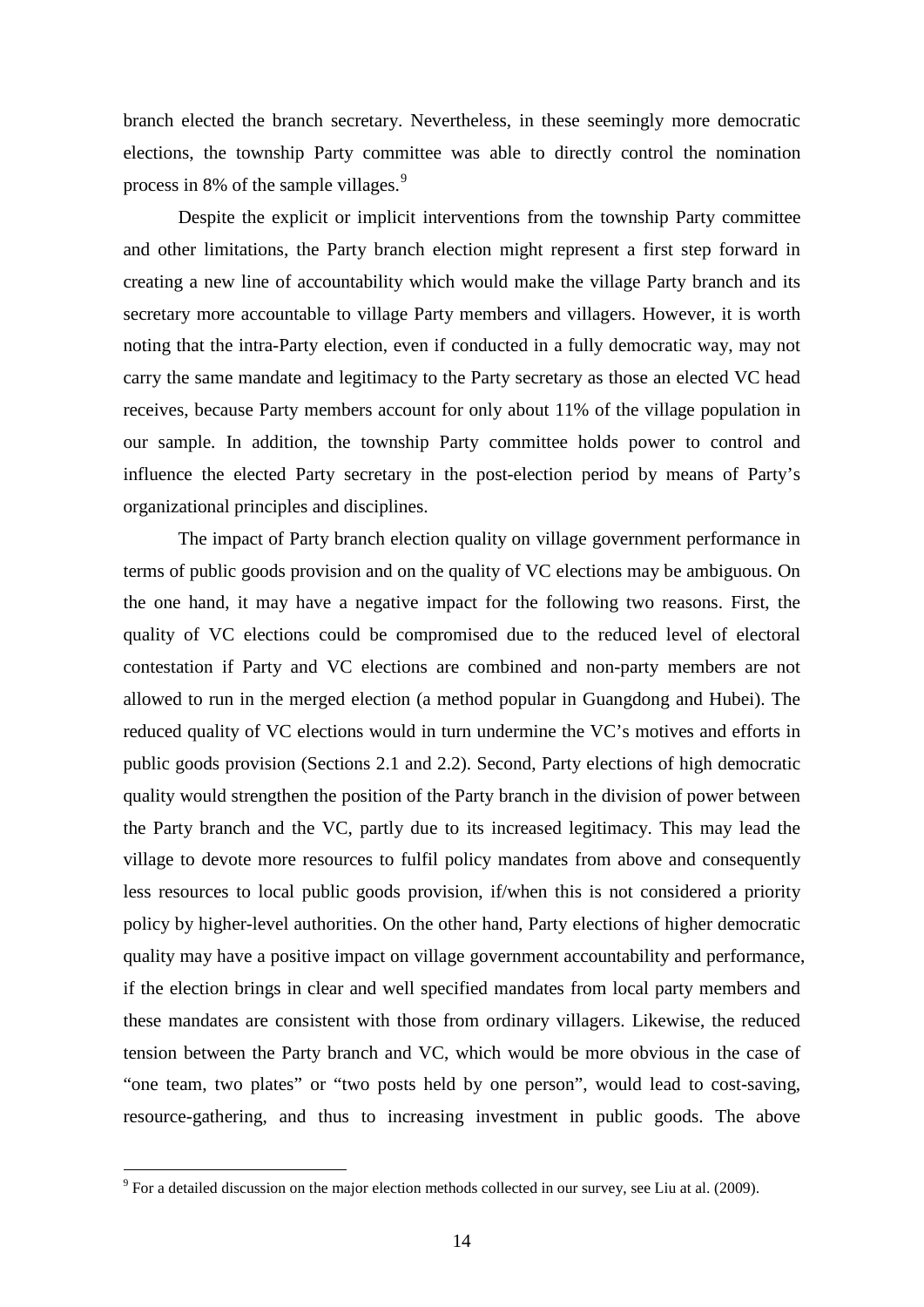ambiguity indicates the unfeasibility to form a clear prediction/hypothesis for the impact of Party branch election quality on village government performance in terms of public goods provision and on the quality of VC elections. Therefore, we will treat the quality of village Party branch elections as a key control variable in our econometric estimation.

To our knowledge, there is no previous study which assesses the impact of intraparty democratization on the level of public goods provision in Chinese villages. Tsai (2007b) analyzes whether the Party membership of village heads and more generally of village officials promotes a better provision of public goods. She hypothesizes that the township Party committee should find it easier to control the village government when most or all of the village officials are Party members, and that the latter should also be more likely to cooperate with each other and hold each other accountable. However, she finds no evidence suggesting that Party institutions are effective at holding village officials accountable for the provision of public goods. It can be argued that such analysis of political accountability and Party institutions in rural China may not sufficiently take into account the recent changes such institutions are undergoing. Rather than evaluating whether upper-level Party officials can hold lower-level government officials accountable for the provision of public goods through the latter's Party membership, we examine whether village Party members can effectively hold the village Party secretary accountable for the provision of local public goods through Party elections.

### **3. Data, Measurement of Variables, and Methodology**

## *3.1. Data*

The dataset is from our own national survey. The survey was conducted in the summer of 2005. Stratified sampling was used to select sample villages. First, the country was divided into six regions and one province was randomly chosen from each region. Jilin, Hebei, Shaanxi, Sichuan, Jiangsu, and Fujian were finally included in the sample. All counties in each province were ranked into five quintiles according to their per capita gross value of industrial output, and one county in each quintile was randomly selected. For each of these 30 counties, 1 township was randomly drawn from those townships with the level of per capita net income being above the median, and the other one was randomly selected from those with the income level below the median. Applying the same method, 2 villages were selected in each township, making the total number of villages in the sample 120. To ensure the presence of village cadres in the sample, cadres were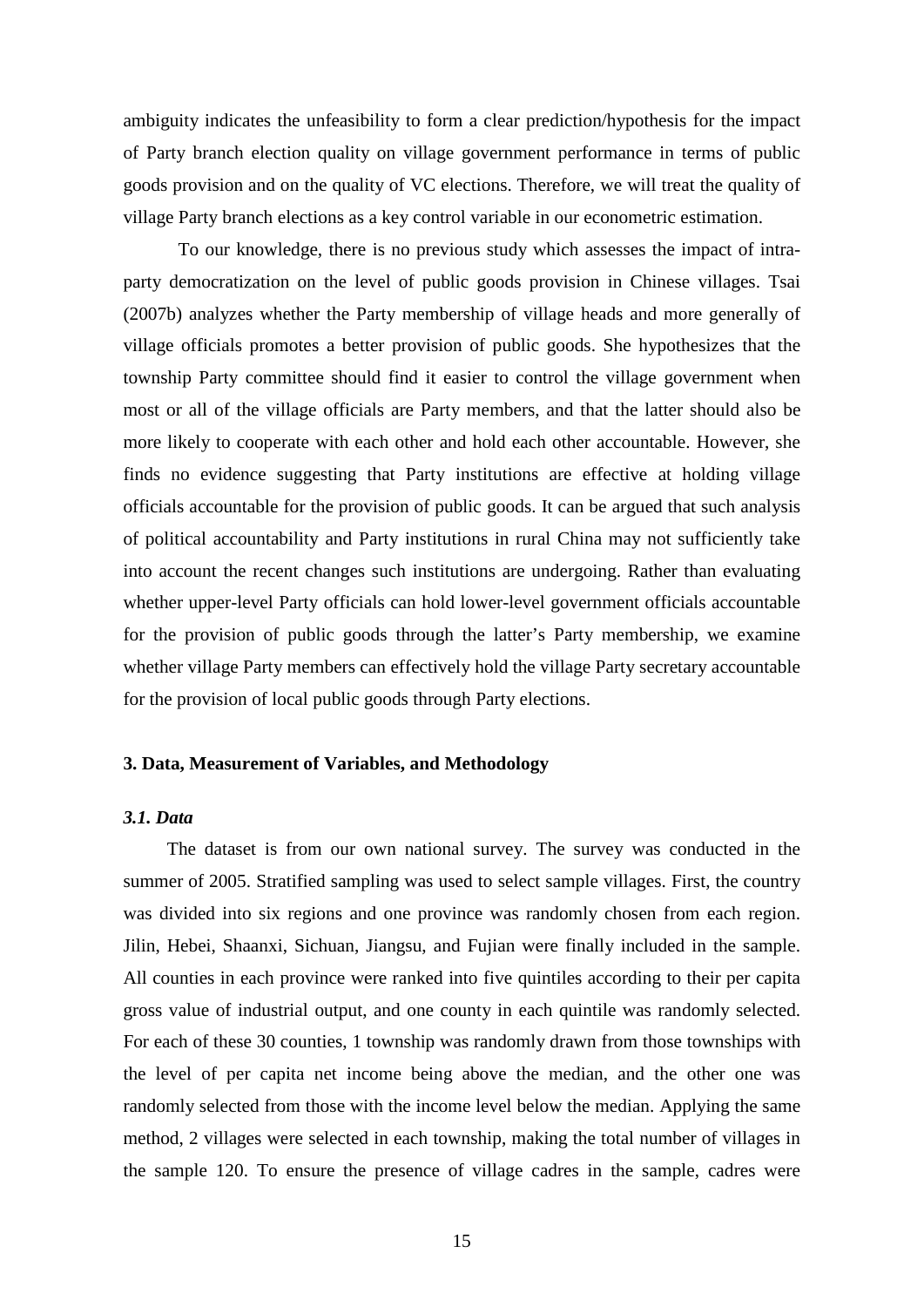separated from ordinary villagers and 2-4 cadres and 14 adult villagers from each village were randomly selected. Nevertheless, due to natural disasters and miscommunications, the survey teams could not reach some target villages. As a result, the survey data covers 378 village cadres and 1,550 ordinary villagers in 115 villages, 58 townships.

The survey questions related to village elections, village-level financial accounting and socioeconomic statistics, such as village revenue and expenditure on public goods provision, population and migration, lineage structure, farmland distribution and the development of non-agricultural activities, were mainly discussed between the interviewers and village cadres. Financial data was collected for the period of 2000-2004. Demographic and other socioeconomic data was collected for the years of 2000 and 2004. The survey forms were filled by interviewers rather than villagers.

## (*Tables 1-5 are about here*)

#### *3.2. Two Dependent Variables*

Our leading dependent variable is the logarithm of per capita total village expenditures for the provision and maintenance of public goods in 2003 and 2004, which includes both capital expenditures (investments) on public goods and current expenditures for the maintenance of public goods. For convenience, we call it "village public goods provision" henceforth. This variable in our sample shows significant variations across villages, counties, and provinces. As Table 1 presents, in 2003 and 2004, villages in our sample spent on average 134.85 yuan per capita on public goods provision, with a very high standard deviation at 208.45. Capital expenditures (investments) accounted for 93% of the total and current expenditures for the maintenance of public goods accounted for the remaining 7%. Inter-regional variation is large as well. Villages in Sichuan recorded the highest level of per capita expenditures in public goods at 193.21 yuan, while the average level in Hebei was only of 68.67 yuan.

The secondary dependent variable is the product of a VC election quality index in the last VC election during the period 2001-2004 and a dummy variable capturing the distribution of power between the village Party branch and the VC after the election. We name it "democracy quality index".

As discussed in Section 2.1, from the access to power perspective, the implementation of standard rules and procedures in VC elections is fundamentally important because it ensures villagers' confidence in the quality and results of VC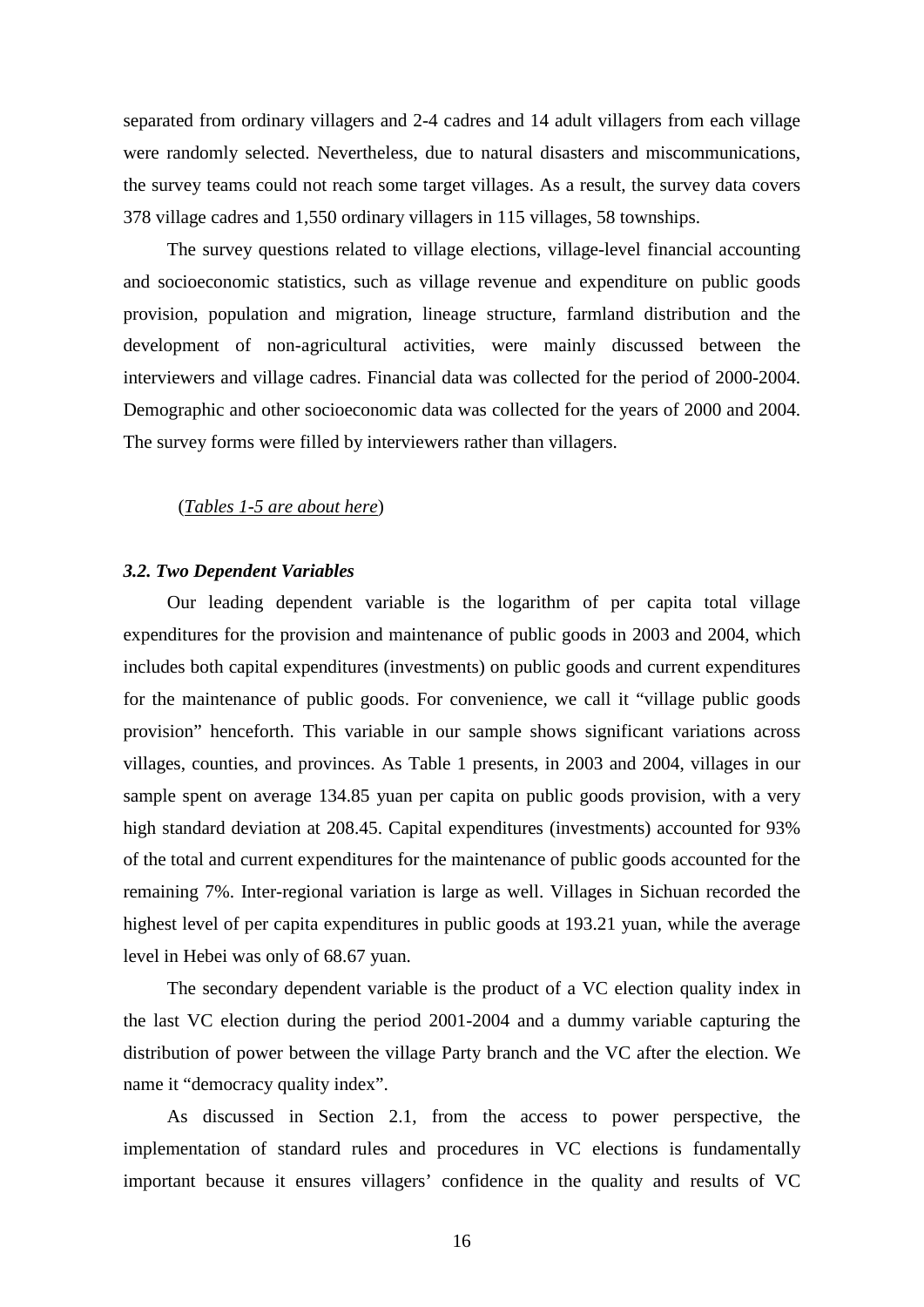elections. The VC election quality index that we have constructed focuses on the departure in election practices from the standard rules and procedures set by the 1998 Organic Law. We consider the following five aspects of VC elections: (1) whether election committee members were elected by villagers; (2) whether villagers were involved in the nomination of candidates; (3) whether proxy ballot was prohibited; (4) whether there were fixed ballot boxes; and (5) whether there were secret polling booths. An answer of "yes" to each of these questions was given a score of "1", and "0" otherwise. The index consists of the sum of these five scores. Thus, it ranges from "0" to "5", where "0" represents elections violating all procedures and "5" denotes elections which were conducted in accordance with all of the procedures.

The dummy variable that captures the distribution of power and responsibilities between the village Party branch and the VC is constructed as follows, with the intended emphasis on controlling power over public finance. It takes the value "1" if (a) the VC is the leading governing body in village affairs including decision making power over public finances; (b) the Party branch and the VC collaborate in making major decisions and taking implementation responsibilities; (c) the VC head has control over public finances and Party secretary is in charge of administrative affairs; or (d) both posts of the VC head and Party secretary are held by the same person (*yijiantiao*) and the election of the VC head is through the *haixuan* (sea-elections) method which denotes a free and direct nomination of the candidates by villagers.<sup>[10](#page-17-0)</sup> Alternatively, our dummy variable takes the value "0" if (a) the village Party secretary or Party branch is the governing authority or body concentrating the decision-making power over public finances and other key village

<span id="page-17-0"></span><sup>&</sup>lt;sup>10</sup> The "haixuan" or "sea-election" method of nomination entitles every voter to freely and directly nominate a candidate for office. The candidates nominated compete in the VC election. *Haixuan* originated in Lishu county, Liaoning province, in 1993 and has spread throughout the country. It constitutes a reaction against VC elections being manipulated by the township and/or the village Party branch especially through the monopolization of the candidate nomination process. More recently, a new "one-time" version of *haixuan* permits the original nomination process to determine the election outcome if the top nominee receives a majority of nomination votes and more than half of eligible voters have participated in the process (He, 2007; Tan, 2009). In our sample villages where (d) holds, the Party secretary ran for the position of VC head in the *haixuan* process or the VC head who was elected through the "sea-elections" was then (s)elected as the village Party secretary.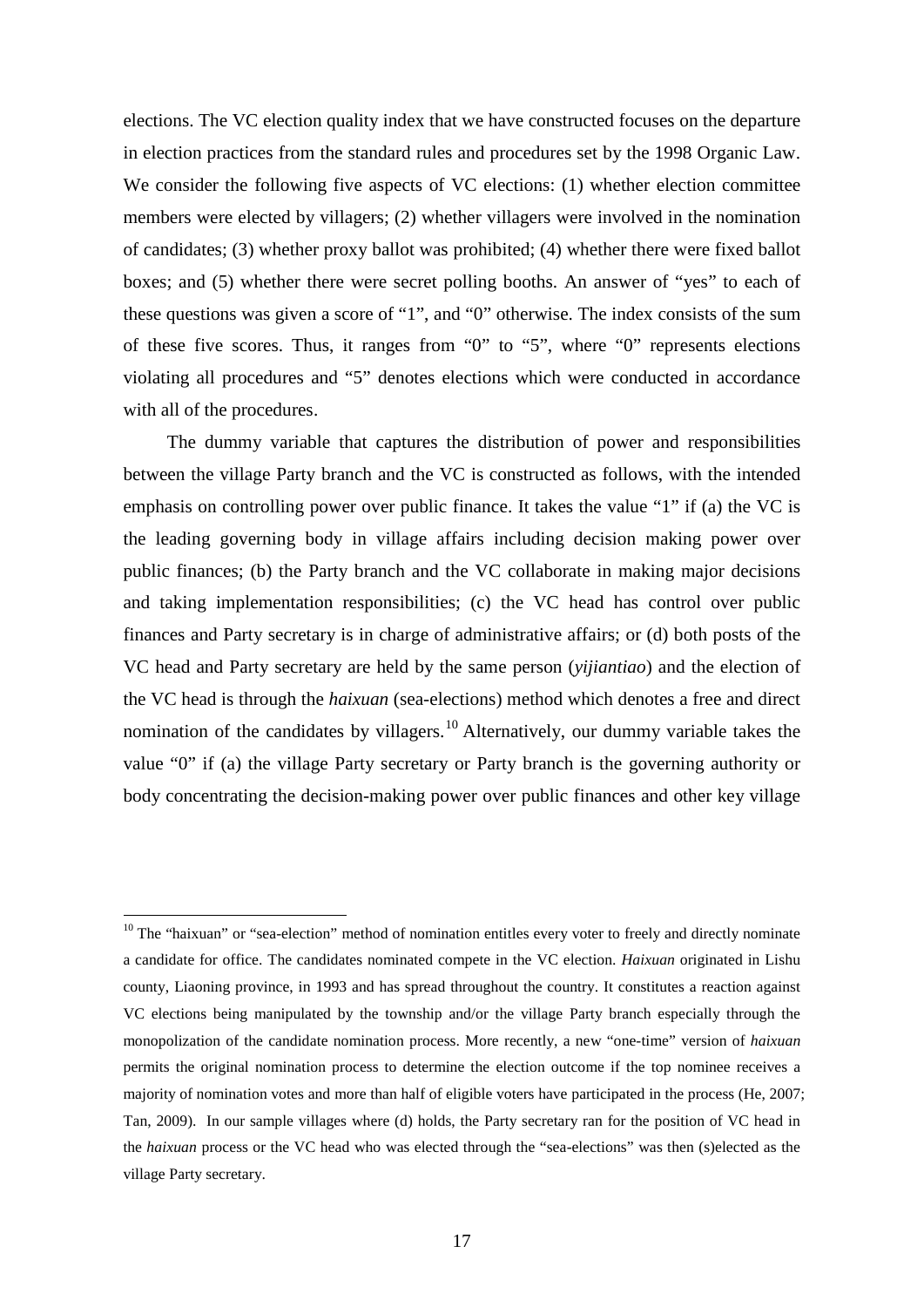affairs; or (b) the posts of VC head and Party branch secretary are held by the same person, but the election of VC head is not follow the *haixuan* method. [11](#page-18-0)

The "democracy quality index" constructed in the above way would be able to differentiate villages where changes in the exercise of power have kept up with changes in the access to power from those where there is a lack of change in the exercise of power. In this way, the index would reflect, to a meaningful degree, the extent to which villagers are empowered to hold elected VC members accountable. Table 2 reports the mean values and standard deviations of both the VC election quality index and democracy quality index by sample provinces. It shows that variations in both indices are large across villages within each province and across provinces. Table 3 further shows that an upgrading of the score in the VC election quality index is not matched by an increase in the degree of controlpower shift from the Party branch to the  $VC$ .<sup>[12](#page-18-1)</sup> Noticeably, at the top of the VC election quality rank, two villages with the score of "5" clearly resemble the case of River Bridge village presented in Section 2.2. At the bottom of the rank, although VCs are the real governing body in 3 of the total 5 villages, VC elections in these 5 villages violated all procedures and, as a result, their democracy quality scores are zero. Between the scores "1" and "4" of the VC election quality index, there is a roughly matched trend in that the absolute number and proportion of villages with "VC in control" increase with the VC election quality rank. In the rank "3" cohort, "VC in control" reaches the peak and 57% (20/35) of villages enjoy a match between improved access to power and enhanced accountability in the exercise of power.

#### *3.3. Policy Targets Index*

As discussed in Section 2.3, we need to assess quantitatively the direct effects of the target responsibility system on the provision of public goods by village officials, while simultaneously evaluating its impact on the democratic quality of village politics. For this purpose we construct a variable that measures the proportion of policy targets imposed from upper-level authorities in the top five tasks performed by village leaders in 2004. Table 4 reports the mean values and standard deviations of this "policy targets index" by sample province and by the democracy quality index. The first observation from the table is that the proportion of policy targets is generally high, which would imply that township

<span id="page-18-0"></span> $11$  In 19 (17%) villages in our sample, one person held the posts of VC head and Party secretary after the last election (2001-2004). In 13 of the 19 villages, concurrent office-holding was a result of the *haixuan* process.

<span id="page-18-1"></span><sup>&</sup>lt;sup>12</sup> The Correlation Coefficient between election quality index and power distribution variable is 0.098.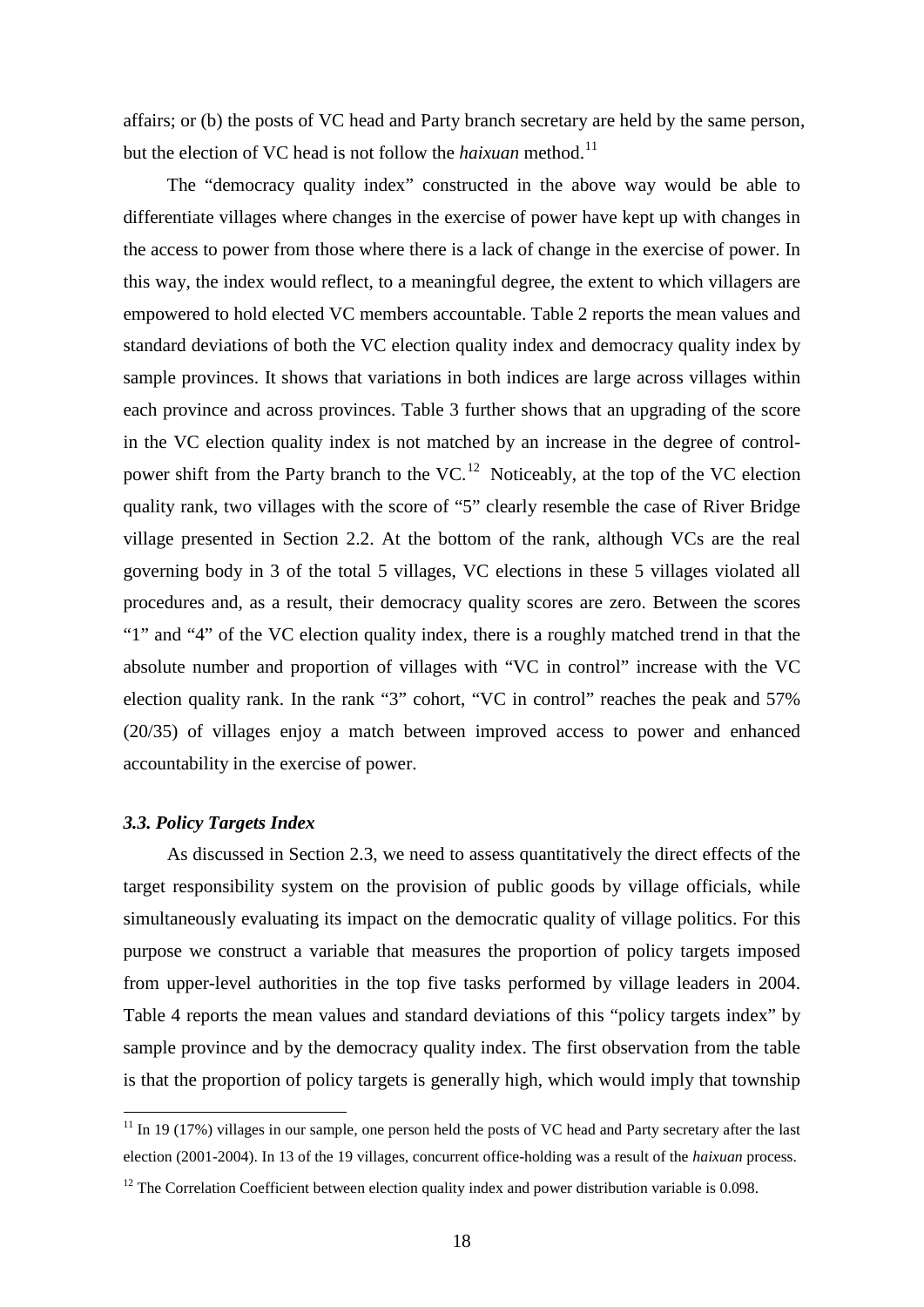authorities determine to a great extent the work of village leaders. This suggests that our policy targets index may over-represent the importance of policy burdens from above, although this proportion can be easily scaled down by increasing the denominator to six. Despite this limitation, its significant variations across villages in the same province and across provinces would serve the purpose of this research. The second observation is that there is a rough correspondence between an increase in the democracy quality index and a decrease in policy burdens from above.

#### *3.4. Intra-Party Election Quality Index*

As discussed in Section 2.4, we anticipate that, when township officials do not directly intervene in the election of village Party secretaries, the latter might be more responsive to village Party members and villager representatives in the delivery of local public goods. We introduce a dummy variable representing "Intra-Party Election Quality" that adopts the value "0" when the township Party committee directly appoints the village Party secretary or nominates the election candidates for the position of Party secretary; or the value "1" when township authorities do not directly intervene and allow village Party members to play an active role in the nomination and election of their village Party secretary in either direct or indirect multi-candidate elections. Table 5 reports the variation in intervention by the township authority in the most recent Party secretary election which took place during 2001-2004. The table indicates that there was no direct intervention by the township authority in 75% of our sample villages at the national level. In Jilin and Fujian, "no direct intervention" accounted for 95% of the sample villages. While figures in Table 5 suggests significant progress in procedural democracy in Party branch election, it is worth highlighting that various implicit/indirect interventions have been persistent (Liu et al., 2009), which are difficult to be captured and quantified by a survey.

### *3.5. Other Control Variables*

We control for three sets of factors which might have an effect on the provision of public goods in Chinese villages. The first set includes those variables representing the level of economic development and the structure of the local economy, such as per capita village government revenues, per capita net income, the number of collective enterprises, the number of private enterprises, the number of self-employed households in nonagricultural businesses, the share of migrants working outside the county over the total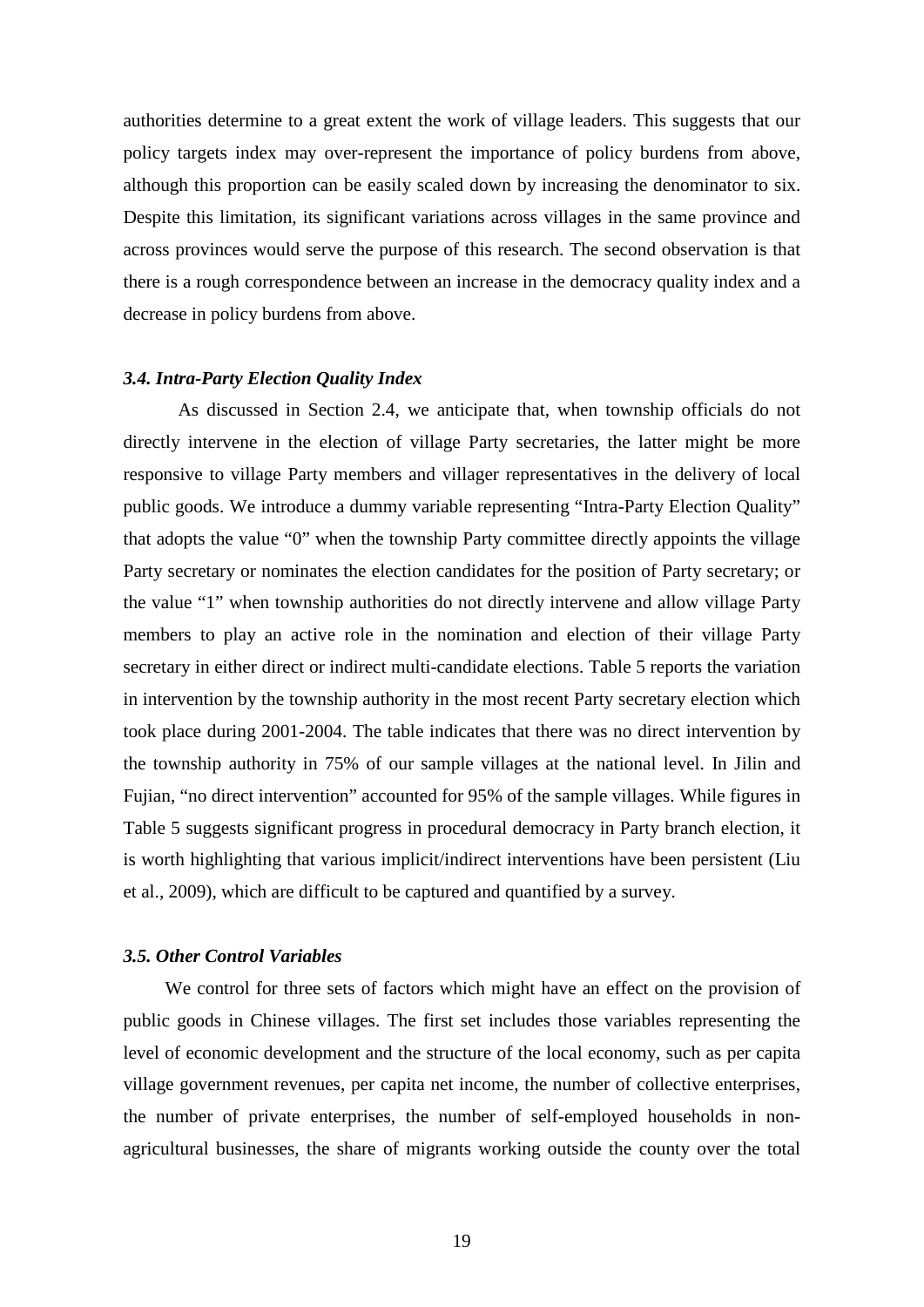labour force of the village, and per capita farmland. To avoid possible endogeneity problems, we take year-2000 values of these economic variables.

We expect higher levels of economic development to be associated with higher levels of public goods and services because of both higher demand and more funds available for their provision. Previous studies also find that Chinese villages with a greater share of collective income (Wang and Yao, 2007), more collective enterprises and selfemployed households (Zhang et al., 2004; Zhang et al., 2007), and higher levels of per capita income (Luo et al. 2007), tend to engage in higher levels of investment in public goods. Other features of the local economy also matter. Investment in public projects tends to be lower in agricultural villages and/or in villages with more migrants because migration results in a lower share of the population having economic interests in the village (Zhang et al., 2007).

The second set of variables intends to take account of the potential negative impact of social heterogeneity and divisions on public goods provision (e.g., Alesina and Baqir, 1999; Banarjee et al., 2005; Miguel and Gugerty, 2005). We control for two key social factors in the sample villages: lineage structure and inter-lineage relations. More specifically, we use village surname concentration as a proxy for village lineage structure, in line with Manion (2006), and measure it as the share of households with the top three populous family names in the village. Additionally, we include a dummy variable capturing the level of tension and conflict in inter-lineage relations in the village, which takes the value "0" if the relationship is regarded by the village elite (mainly, local officials) as harmonious and cooperative, and the value "1" if, instead, the relationship is seen as hostile or unfriendly.

The third set of control variables include those representing village demographic and geographic characteristics, such as village population, the share of flat land over total farmland, the share of irrigated land over total farmland, the distance between the two houses which are furthest away from each other in the village, and the distance from the village to the town. These factors might affect both the demand for public goods provision and provision costs. To control for regional differences, we also include provincial dummies in our model.

#### *3.6. Accounting for the Endogeneity of Democracy Quality*

The relationship between democracy quality and the level of village public goods provision is clearly endogenous. Higher election quality and greater electoral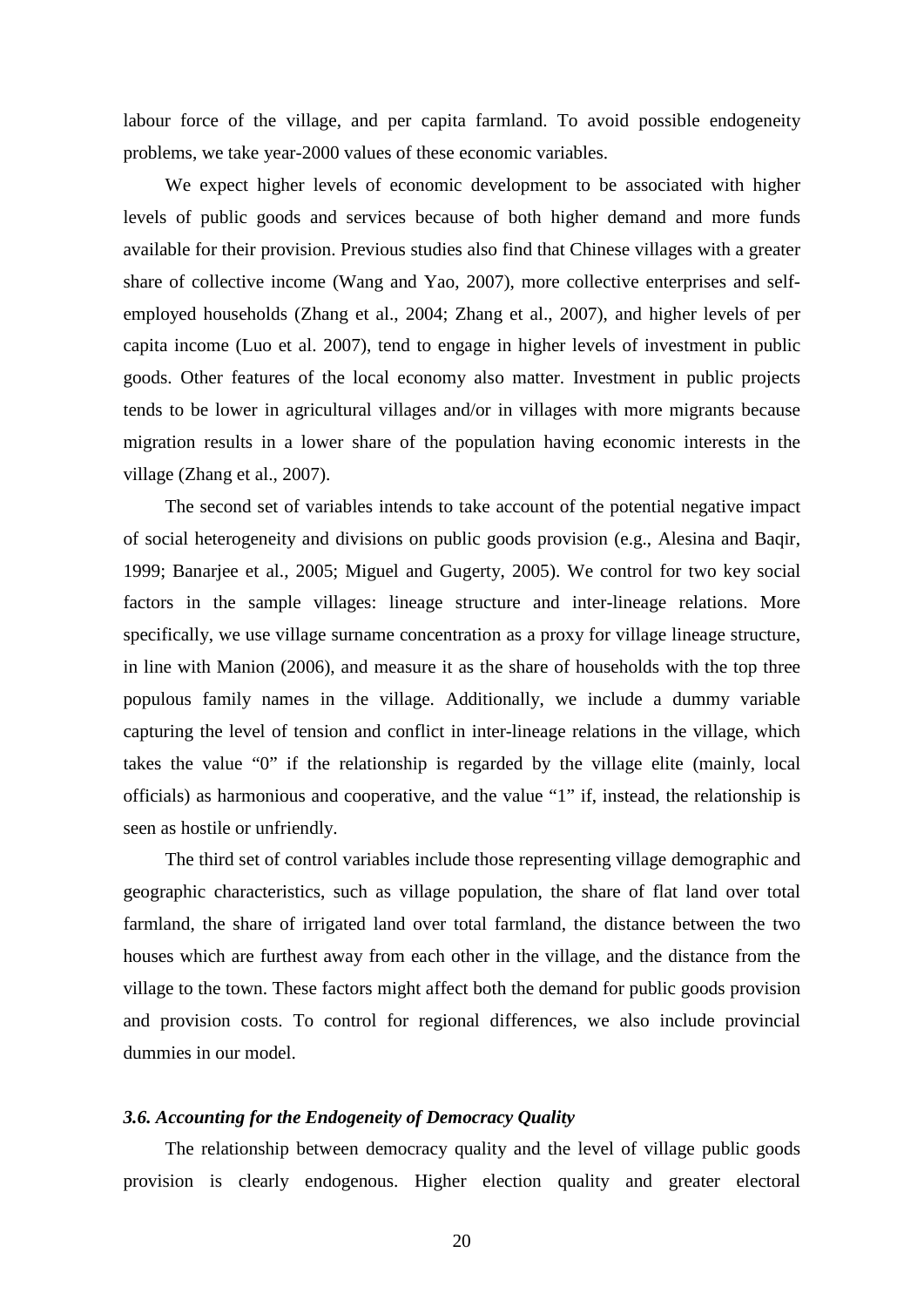accountability would induce elected VC cadres to be more responsive to villagers' demands for public goods, foreseeing the threat of being voted out of office if they underperform. On the other hand, in villages where the VC engages in higher levels of public goods investment and delivery and plays a more important role in village governance, villagers would have stronger motivation to compete and vote in village elections and to monitor VC performance after the election (He, 2007). Higher levels of electoral contestation and participation, in turn, appear to enhance the implementation of village elections (Hu, 2005). In addition, as Luo et al. (2007) point out, the endogeneity could also be a result of unobserved factors that affect the level of public goods provision, while being correlated with the implementation of elections in Chinese villages.<sup>[13](#page-21-0)</sup>

To address this endogeneity problem, we specify two simultaneous equations: one for village public goods provision and the other for the democracy quality index.<sup>[14](#page-21-1)</sup> Several estimation procedures are available for the simultaneous equations system we have specified. The most obvious one is equation-by-equation instrumental variable (2SLS) estimation, which would yield consistent estimates but efficiency is not attained because cross-equation error-term correlations are neglected. We estimate the full system using three-stage least squares (3SLS). 3SLS combines the features of instrumental variables (IV) and general least square (GLS) estimators. It achieves consistency through appropriate instrumentation and efficiency through optimal weighting. It allows crossequation error correlations to differ from zero and its flexibility in the error covariance matrix allows for a substantial efficiency gain relative to estimating each equation separately with 2SLS (Green, 2003, Chap. 15; Tavares and Wacziarg, 2001).

The 3SLS estimator can be thought of as producing estimates from a three-step process. In the first stage, it develops instrumental variables for all endogenous variables. These instrumented values can simply be regarded as the predicted values resulting from a regression of each endogenous variable on all exogenous variables. This stage is identical to the first stage in two-stage least squares and is critical for the consistency of parameter

<span id="page-21-0"></span><sup>&</sup>lt;sup>13</sup> A similar endogeneity argument could be established for the intra-Party election quality variable. However, given the limitation of our proxy dummy variable for intra-Party election quality and the politically restrictive nature of the village Party branch election, we opt not to pursue this further in this work and leave it for the future research.

<span id="page-21-1"></span> $14$  Please note that the introduction of the second equation is for the purpose of addressing the endogeneity problem discussed above rather than for an attempt to establish a fully-specified model which determines democracy quality.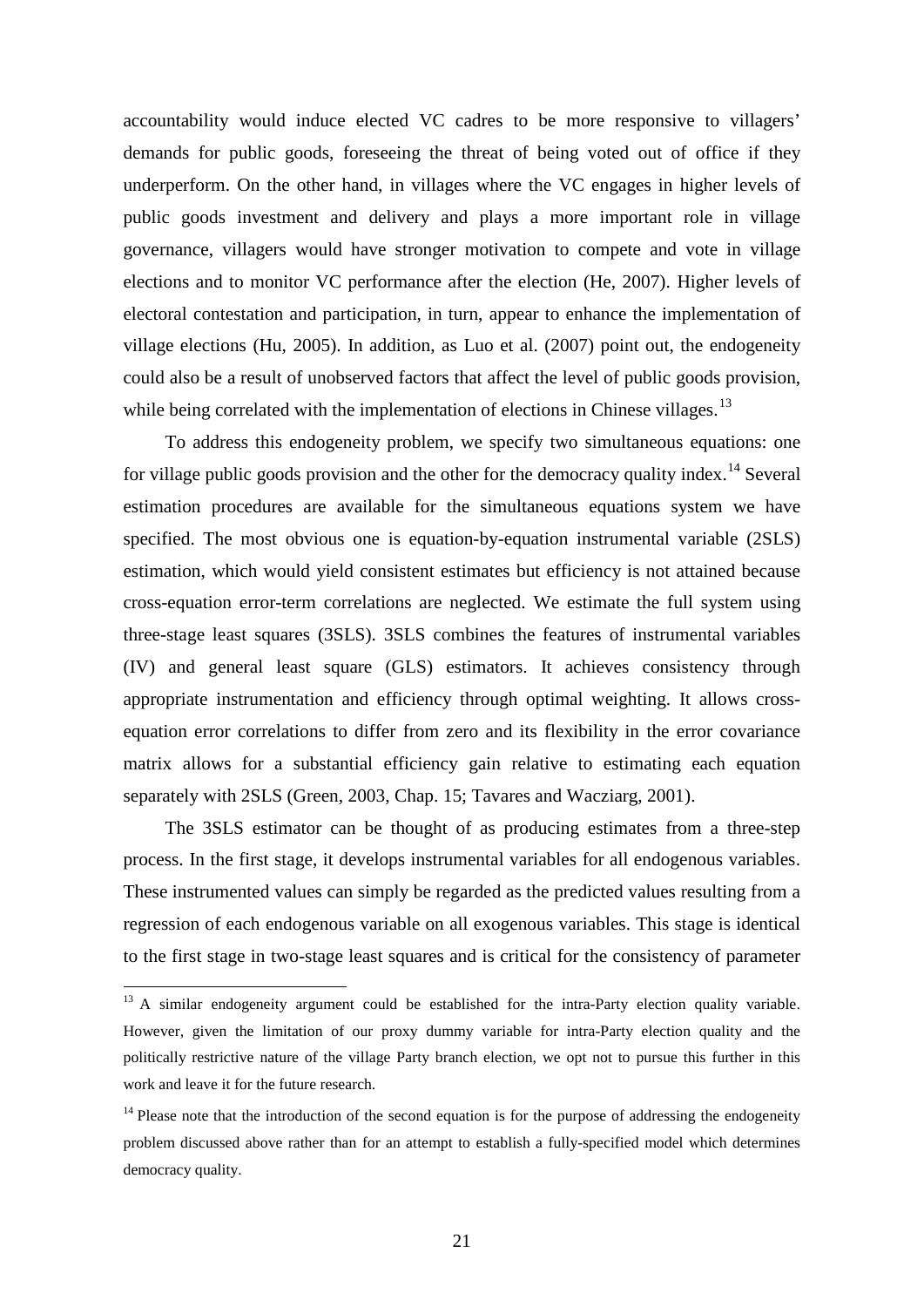estimates. In the second stage, it obtains a consistent estimate for the covariance matrix of the equation error-terms. These estimates are based on the residuals from two-stage least squares estimation of each structural equation. In the third stage, it performs a generalized least squares-type estimation using the covariance matrix estimated in the second stage and with the instrumental values in place of the right-hand-side endogenous variables.

To make the instrumental values for the democracy quality variable as similar as possible to its observed values, and to further enhance the consistency and efficiency of our estimation, we introduce "election quality in the penultimate VC elections (1998- 2000)" as an additional control variable. Furthermore, we add a predetermined instrumental variable "the level of electoral participation in the penultimate VC elections (1998-2000)" to the simultaneous equations system, which implies that it will only appear in the first stage of the 3SLS estimation. This predetermined instrumental variable should have direct impact on village democracy quality, but only indirect influence on village government investment in public goods (through the channel of village democracy quality). According to He (2007, p.84), "villagers' participation is one of the forces that have transformed formal democratic institutions into functioning ones". The results of the first-stage regression in the 3SLS (Table 7) further confirm the suitability of this additional instrumental variable. The table shows that the variable has significantly positive impact on village democracy quality (2004) but does not have significant impact on village government investment in public goods (2003-2004).

To satisfy the order condition for identification in the 3SLS estimation, we identify that the variable "election quality in the penultimate VC elections (1998-2000)" would exert direct impact on village democracy quality (2004) but only indirect impact on village public goods provision (2003-2004) (via the democracy quality variable). We further identify that "per capita village government revenue in 2000" would have direct impact on village public goods provision (2003-2004) but only indirect impact on village democracy quality (2004) (via public goods provision).<sup>[15](#page-22-0)</sup>

(*Tables 6 and 7 are about here*)

<span id="page-22-0"></span><sup>&</sup>lt;sup>15</sup> Both the seemingly unrelated regression (SUR) of the full system and the first-stage regression in the 3SLS (cf., Table 7) provide empirical support to these two choices.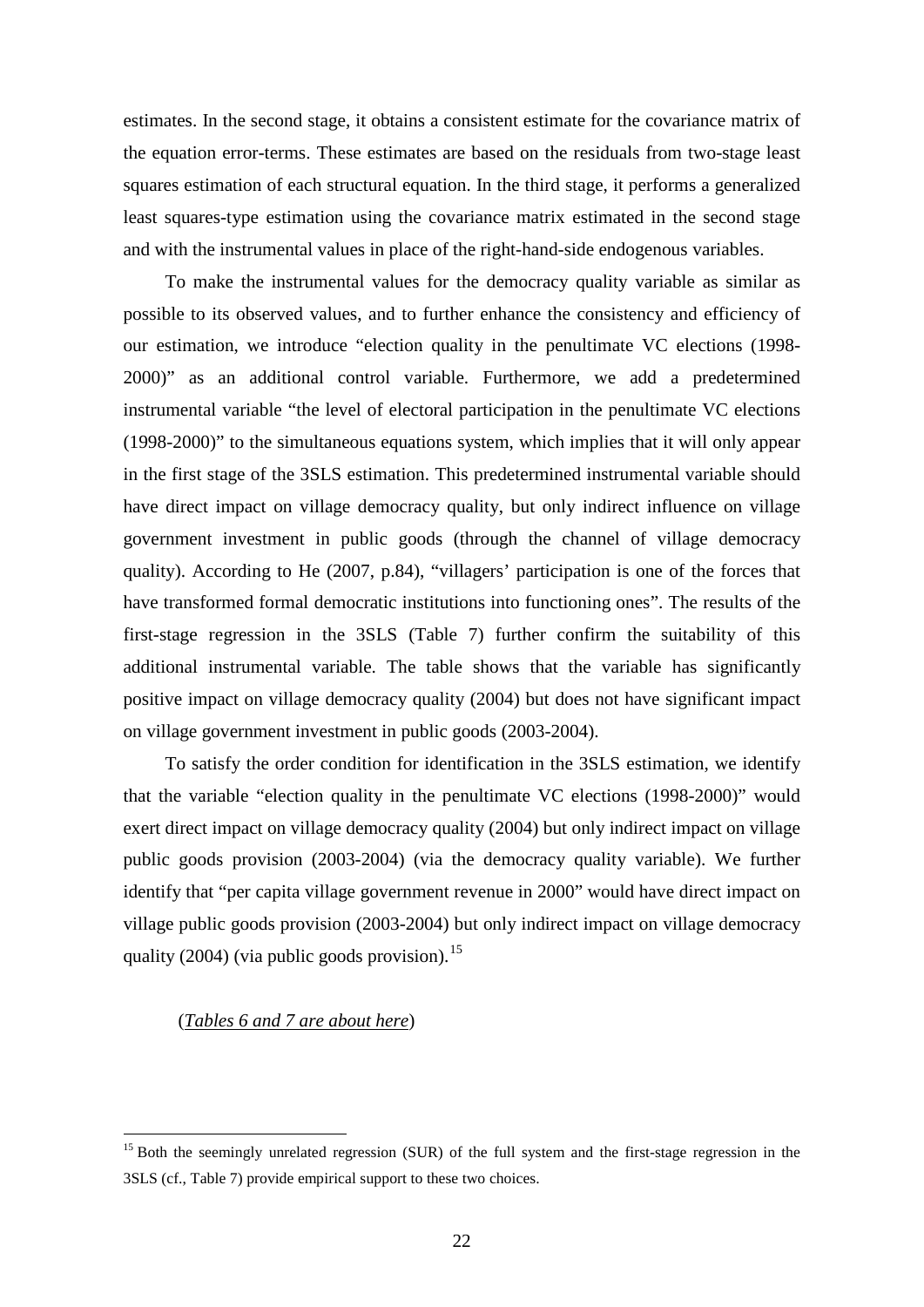### **4. Empirical Results**

The results of the 3SLS estimation of our two-equation system are presented in Table 6.<sup>[16](#page-23-0)</sup> The results first confirm the presence of endogeneity: the village democracy quality and village public goods provision variables exert positive effects on each other at the 5% and 1% significance levels respectively. The coefficient on the democracy quality index shows that numerically, an increase by one unit, say from the mean value of 1.21 to 2.21 (cf. Table 2), in village democracy quality will lead to an increase by 44% in public goods investment.<sup>[17](#page-23-1)</sup> Noting that the maximum of the democracy quality variable are 4.00, such an induced 44% increase should be regarded as being in a reasonable range. This finding confirms H1, which hypothesizes that higher quality VC elections in combination with empowered VC institutions would lead to a higher level of village investment in public goods provision.

Although the significantly positive coefficient on village public goods provision suggests that a higher level of VC investment in public goods would foster a higher score in village democracy quality, caution is needed in interpreting this simple statistical relation because of the following reason. In the complicated political and bureaucratic processes which lead to the empowerment of the elected VC, performance in public goods provision typically plays a secondary role and it is beyond the scope of this research to fully specify these political and bureaucratic processes.

The significant and positive coefficient on intra-party election quality in the first equation of Table 6 indicates that when the township Party committee does not directly intervene in the election of the village Party secretary, there is a higher level of public goods provision in the village. The direct effect of the target responsibility system on public goods provision is not significant in Table 6 nor in Table 7, meaning that the empirical results do not support H2-(a). This finding is in line with that of Edin (2003), Tsai (2007b) and Whiting (2001). On the other hand, the negative and highly significant coefficients on the priority policy mandates variable in the democracy quality equation in both Tables 6 and 7 strongly confirm H2-(b). These two findings lead to a better

<span id="page-23-1"></span><sup>17</sup> Note that 
$$
\ln(y) = kx
$$
 implies that  $\frac{\Delta y}{y} = k\Delta x$ .

<span id="page-23-0"></span><sup>&</sup>lt;sup>16</sup> Because of 2 missing values in "per capita village government revenues (2000)", 1 in "share of irrigation land (2004)", and 1 in "election quality (2000)", the effective sample size in our 3SLS regressions becomes 111 instead of 115.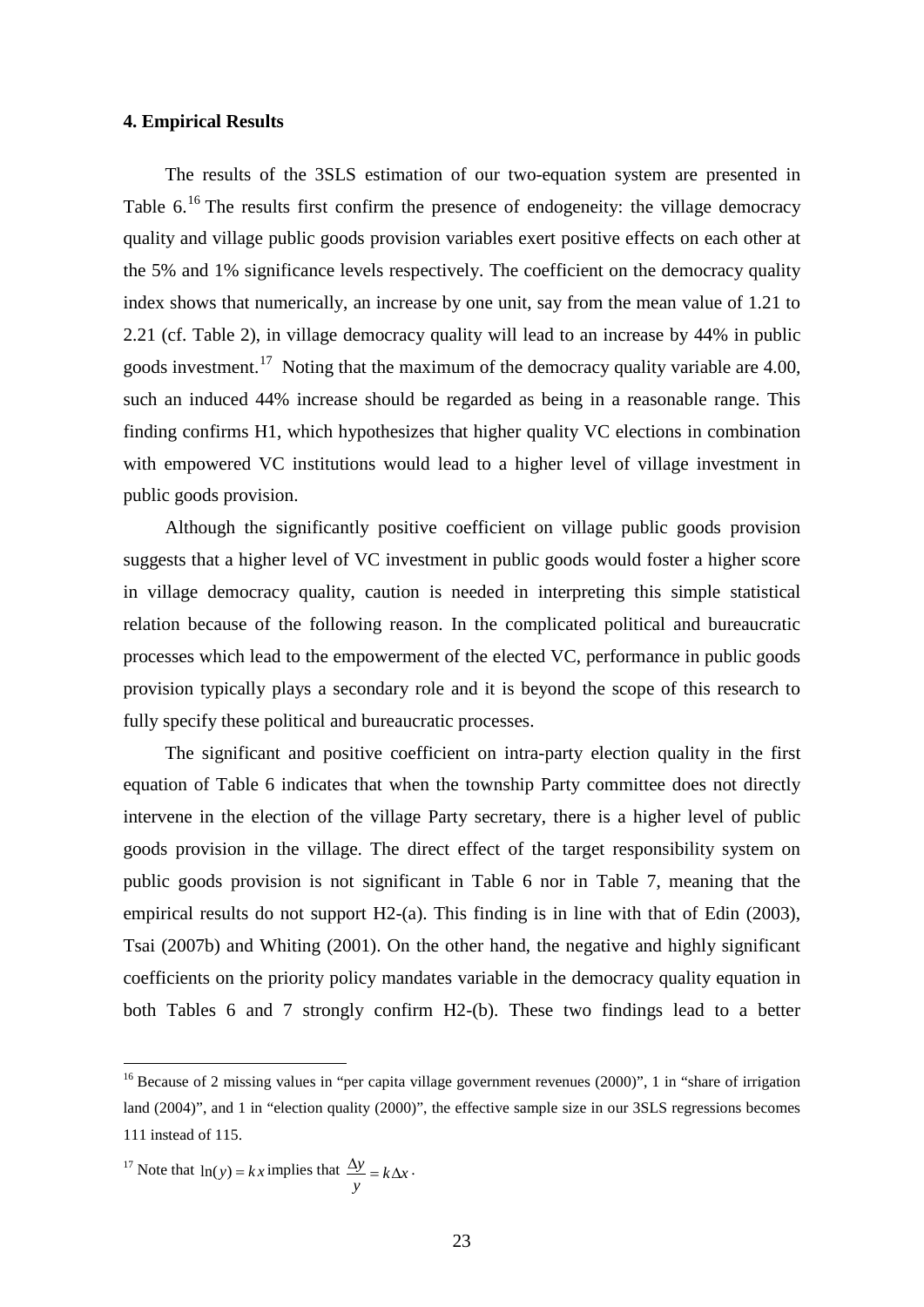understanding of the relationship between the target responsibility system and village public goods provision than that offered in the existing literature. The results indicate that the target responsibility system exerts indirectly a negative impact on village public goods provision *via* its significantly negative impact on the democracy quality variable. The combination of the insignificant direct impact and the significant indirect impact suggests an overall negative impact of the target responsibility system on village public goods provision.

Consistent with our expectation, our results indicate that in relatively more prosperous villages there is a better provision of public goods by the village government. Most importantly, the significant coefficient on per capita net income in the first equation of Table 6 suggests a high positive elasticity of 0.67. This might reflect a greater social demand for public goods in richer villages, as well as a greater willingness and ability of villagers to contribute funds and labour for the construction and repair of local infrastructure, which has been a common practice in rural China (World Bank 2007). While village government revenues (time-lagged) does not have a statistically significant coefficient in Table 6, it does have a significant positive coefficient in the public goods equation in Table 7. This suggests that the availability of financial resources does help the provision of public goods and services, although it is still possibly that village officials who have sufficient funds may not be necessarily have an incentive to invest them in public goods provision (Tsai, 2007b). This weak connection between village government revenue and public goods provision once again points to the importance of electoral accountability in promoting public goods provision in rural China. Like Zhang et al. (2007), we find that government investment in public projects tends to be lower in villages with more migrants, which results in a lower share of the population having direct economic interests in the village in the short run.

Regarding the influence of social factors, although the direct impact of inter-lineage tension on village public goods provision is insignificant, it appears to exert a significantly negative impact on the democracy quality index as indicated by its coefficient in both Tables 6 (significant at the level of 12%) and 7. It is in line with a similar finding in (Pesqué-Cela et al. 2009), suggesting that a higher tension between sub-village lineage groups would weaken villagers' willingness and ability to trust their fellow villagers in other lineages and this, in consequence, would undermine village democracy quality. This also supports the findings of He (2007), who reports that lineage conflicts in Chinese villages usually lead to (1) the postponement or delay of elections; (2) the manipulation of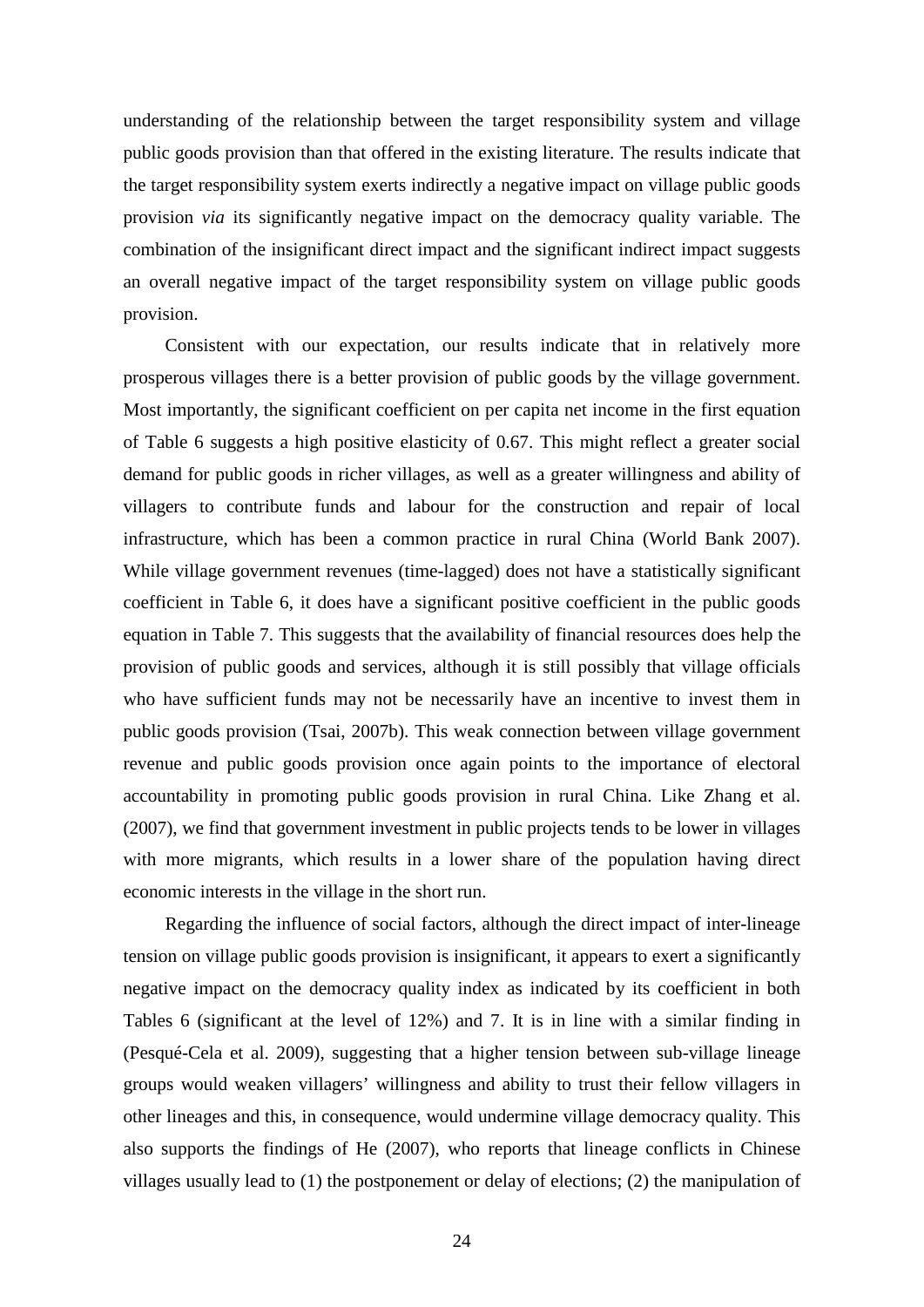the electoral process; (3) rivalry campaigns that, ultimately, make it impossible to elect the village committee; as well as to (4) the constitution of village committees whose members are so divided that they cannot carry out their governance responsibilities effectively. The impact of the share of households with the top three family names on village public goods provision is significantly positive, as can be seen in Tables 5 and 6, indicating that a more concentrated lineage structure would be beneficial in this respect. This is in line with Tsai (2007a, 2007b).

The coefficient on the village population size is significantly negative in the public goods provision equation but significantly positive in the democracy quality equation in Table 6. The reason for the former finding is because in villages with a larger population the per capita cost of public goods for a given level of provision is lower as suggested in Zhang et al. (2004) as well. For the latter, it might be due to the fact that the electoral processes of demographically and geographically larger villages attract greater attention from, and can be more effectively monitored by, upper level authorities such as local Bureaus of Civil Affairs, which are formally responsible for ensuring that the 1998 Organic Law is well implemented in Chinese villages.

To check the robustness of the results, we replace the democracy quality index by the election quality index to test whether the enhanced "access to power" alone can lead to higher levels of village spending on public goods provision in our sample. We find that the coefficient on the election quality index is not significant in the 3SLS. This is consistent with the findings in Tsai (2007b) and Wang and Yao (2007). These results are available from the authors upon request.

## **6. Concluding Remarks**

The significant role played by villagers' committee (VC) and Party branch officials in public goods provision and the election of these officials by villagers and Party members in rural China provides a natural experiment-setting for examining the interactive relationship between different mechanisms of electoral and bureaucratic accountability and public goods provision at the village level.

While the existing literature on VC elections centres on the "access to power" in general and VC election quality in particular, we turn our attention to the real political power structure at the village level in the post-election period and to the central version underpinning the design of the Organic Laws of Villagers' Committees, that is, village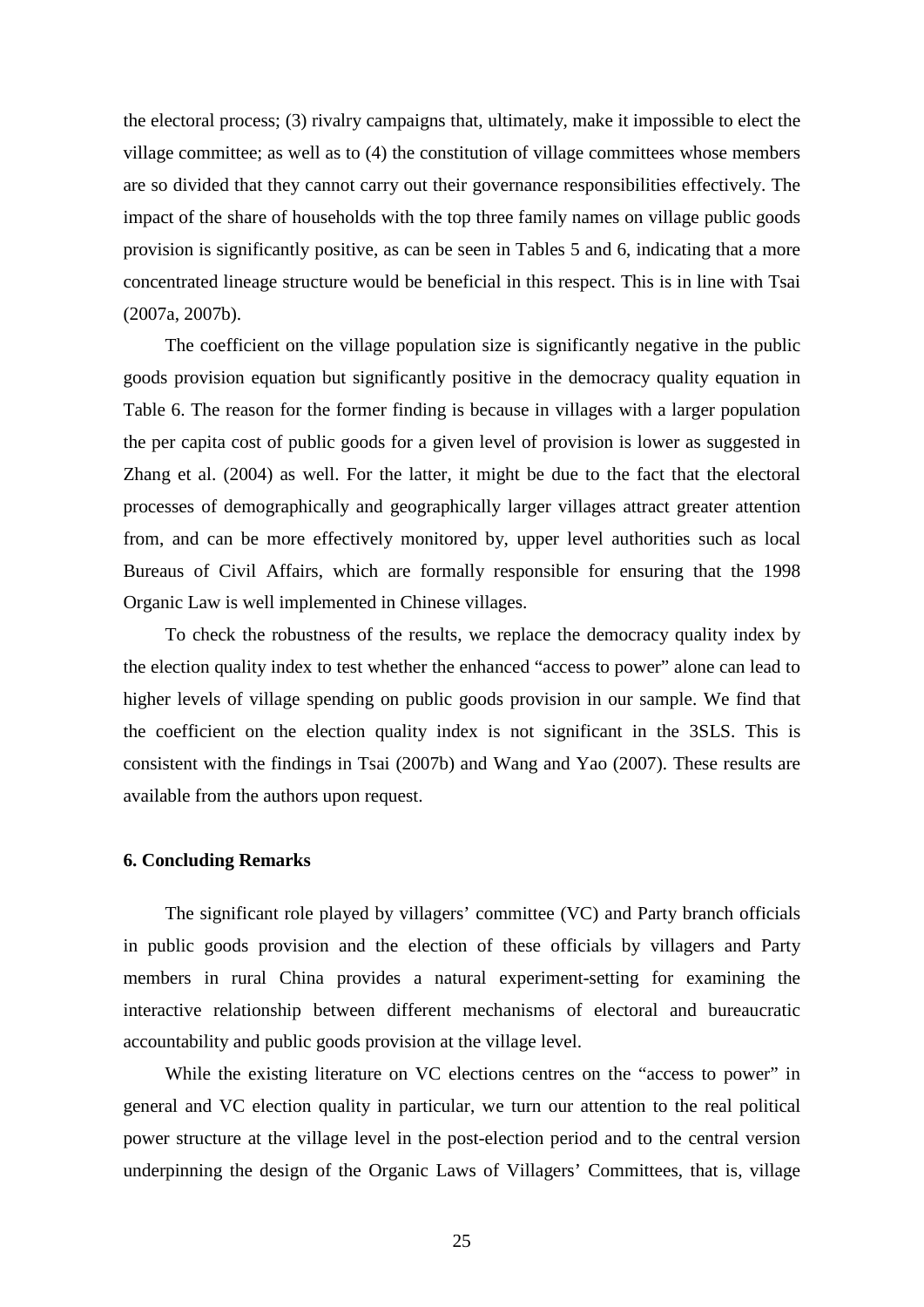elections must not undermine strong Party/state control. We take into account both the procedural quality of VC elections and the post-election power distribution between the village Party branch and the VC. We also incorporate the impact of the newly introduced democratic mechanism of village Party branch elections and the existing bureaucratic mechanism of the "target responsibility system" imposed on village leaders by upper-level authorities.

On the basis ofour nationwide village-level survey data, we specify and estimate a model of two simultaneous equations. Our major empirical findings can be summarized as follows. First, in villages where VC elections are implemented in accordance with the rules and procedures stipulated in the 1998 Organic Law and where the elected VC is conferred with the authority to manage and allocate village public funds, there are higher levels of village government capital and current expenditure on public goods provision. This finding confirms our hypothesis H1. It indicates that while the holding of direct VC elections matters for government accountability in the provision of public goods, what matters more is the combination of whether (a) the electoral processes are conducted in accordance with the stipulated rules and procedures and (b) the electoral institutions confer real power on the elected VC officials to manage and allocate village public funds. When VC elections are free, fair and kept up with a more democratic exercise of power, Chinese villagers can effectively hold VC officials accountable for their performance in the provision of public goods, by rewarding or punishing them at the ballot box.

Second, the target responsibility system does not have a direct and significant impact on the level of village government provision of public goods and services. This finding rejects our hypothesis  $H_2(a)$ , by which we argue that, if there is a positive link between the fulfilment of priority policy assignments and the level of fiscal transfers from upperlevel governments to the village, the target responsibility system should make a positive contribution to the village government provision of public goods and services. This rejection suggests that the upper-level authorities may not attach sufficient priority to rural public goods provision, and/or, that in some locations the institutions of bureaucratic control may lack leverage over village officials. In contrast, the target responsibility system does exert a significantly negative impact on the democracy quality index. This confirms our hypothesis H2-(b) and supports the argument that fulfilling priority policy assignments well would increase the bargaining power of township government with upper levels for exerting more political and bureaucratic control at the village level (Shan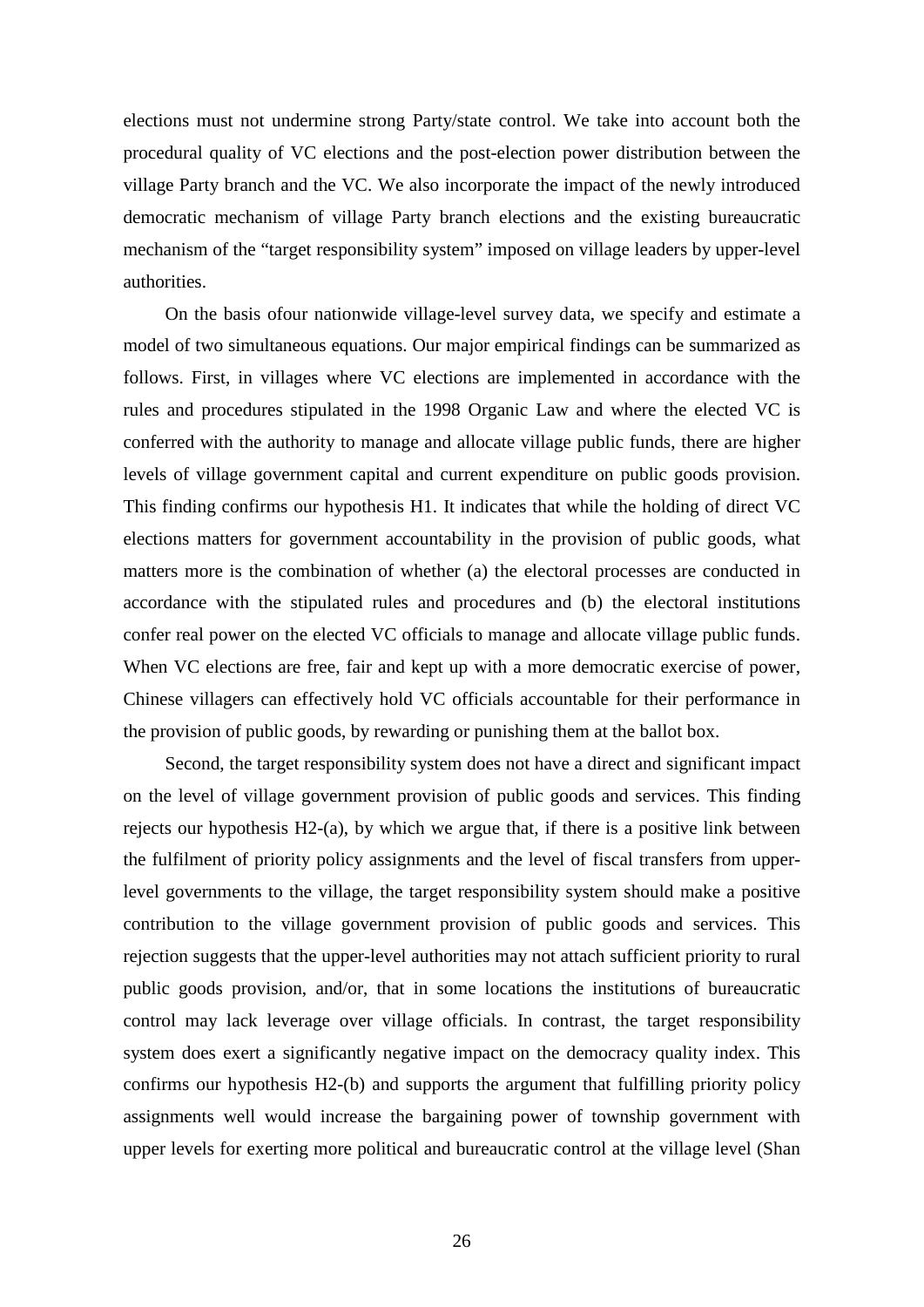et al., 2005) and would lead to a lower level of democratic self-government in Chinese villages.

Third, in villages where the township Party committee does not intervene in the election of the Party branch secretary by village Party members and, in some cases, also villagers, there is a higher level of public goods provision. This finding opens an important field for future research, with the hypothesis that the internal democratization of the CCP at the grassroots level might have a parallel positive impact on the performance of village leaders and on the quality of local governance as the democratization of village politics does. Furthermore, our research suggests that the governance effects of the implementation of the "*yijiantiao*" and "*liangwei heyi*" policies, by which the posts of VC head and Party secretary as well as the VC and Party branch are functionally merged, would crucially depend on whether concurrent office-holders have been at some point freely and directly nominated and subsequently elected by *all* villagers in high-quality elections.

Chinese experience of village elections and governance is in sharp contrast to most contemporary pro-accountability reforms in developing countries which typically exclude the "voice" of political and societal actors at the grassroots level, while putting primacy on the strengthening of bureaucratic institutions and/or the development of market mechanisms (Ackerman 2004). Our empirical evidence supports the perspective that the democratization of local political institutions and the establishment of areas of cogovernance with frontline and grassroots actors may constitute a more effective way to enhance government accountability in public expenditure management and public goods provision (e.g., Besley and Burgess, 2002; Foster and Rosenzweig, 2004; Ackerman, 2004; Andrews and Shah, 2005). On the other hand, our findings also pinpoint the tension in reconciling the empowered participatory local governance with Party-state control. Chinese leaders and the public have shown a strong intention to develop a coherent and robust "co-governance for accountability" framework in rural China, in which top-down and bottom-up institutions reinforce each other, while leading local officials to effectively promote economic, social and political development in their jurisdictions. Nevertheless, given the increasing financial reliance of villages on township and county governments since the tax-for-fee reform in 2002 (O'Brien and Han, 2009), the recent re-enforcement of this reliance by the policy shift from "taxing to subsidizing" agriculture (Huang et al., 2009; Hansen et al., 2009), and the leading role played by township authorities in assessing village cadres' performance through the fulfilment of policy targets, the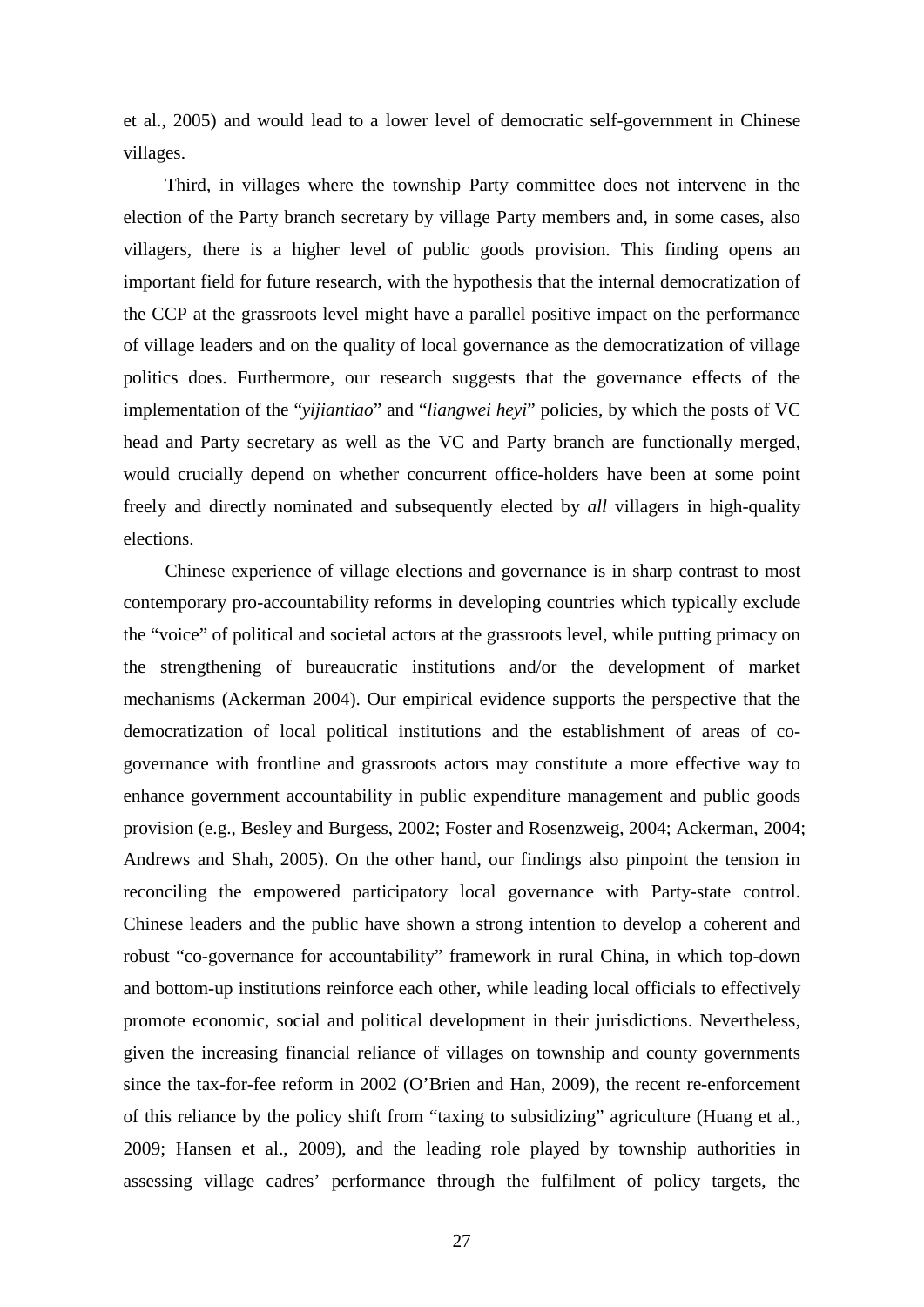empowered participatory local governance practice can easily degenerate into participation without empowerment. In this regard, the promotion of village and intra-Party democracy becomes even more important than before for the development of a coherent and robust "co-governance for accountability" framework in rural China.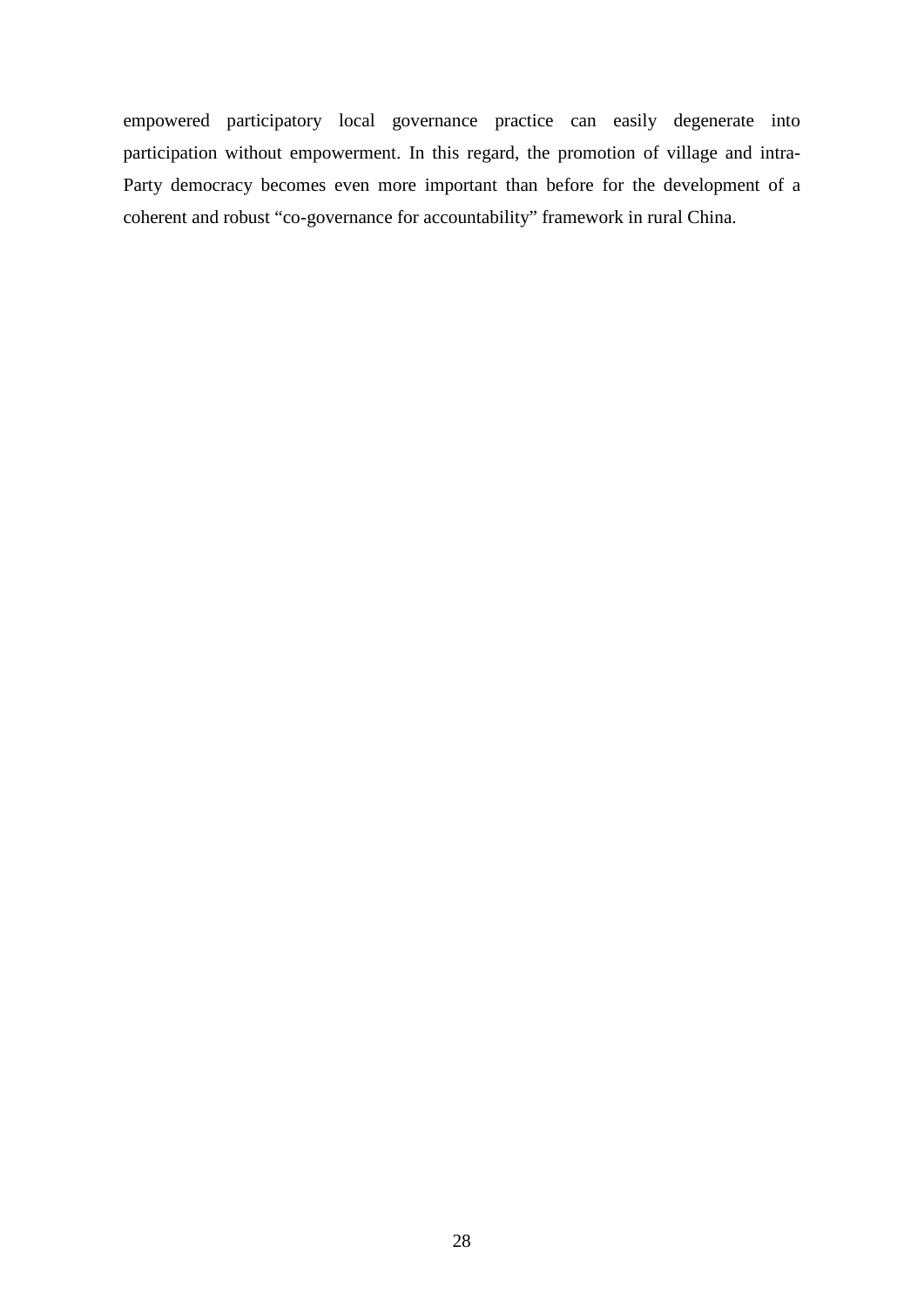#### **Reference**

- Ackerman, John, 2004. Co-governance for accountability: Beyond 'exit' and 'voice'. World Development, 32 (3), 447-463.
- Alesina, Alberto, Baqir, Reza, Easterly, William, 1999. Public goods and ethnic divisions. Quarterly Journal of Economics, 114 (4), 1243-1284.
- Alpermann, Björn, 2001. The post-election administration of Chinese villages. The China Journal, 46, 45-67.
- Alpermann, Björn, 2009. Institutionalizing village governance in China. Journal of Contemporary China, 18 (60), 397-409.
- Andrews, Matthew, Shah, Anwar, 2005. Assessing local government performance in developing countries. In Shah, A. (ed.), Public Services Delivery. The World Bank, Washington, DC, pp. 63-83.
- Banerjee, Abhijit, Iyer, Lakshmi, Somanathan, Rohini, 2005. History, social divisions, and public goods in rural India. Journal of the European Economic Association, 3 (2-3), 639-647.
- Besley, Timothy, Burgess, Robin, 2002. The political economy of government responsiveness: Theory and evidence from India. Quarterly Journal of Economics, 117 (4), 1415-1451.
- Brandt, Loren, Turner, Matthew A. 2007. The usefulness of imperfect elections: The case of village elections in rural China. Economics & Politics, 19 (3), 453-480.
- Choate, Allen C., 1997. Local governance in China: An assessment of villagers committees. The Asian Foundation Working Paper #1.
- Diamond, Larry, Myers, Ramon H, 2000. Introduction: Elections and democracy in greater China. China Quarterly, Issue 162, 365-387.
- Edin, Maria, 2003. State capacity and local agent control in China: CCP cadre management from a township perspective. China Quarterly, 173, 35-52.
- Fock, Achim, Wong, Christine, 2008. "Financing Rural Development for a Harmonious Society in China: Recent Reforms in Public Finance and their Prospects". The World Bank, Report No. 41579-CN.
- Foster, Andrew D., Rosenzweig, Mark R., 2004. Democratization and the distribution of local public goods in a poor rural economy. Manuscript, Brown University. Available at [http://adfdell.pstc.brown.edu/papers/democ.pdf.](http://adfdell.pstc.brown.edu/papers/democ.pdf)
- Guo, zhenglin, Bernstein, Thomas P., 2004. The impact of elections on the village structure of power: The relations between the village committees and the Party branches. Journal of Contemporary China, 13(39), 257–275.
- Green, William H., 2003. Econometric Analysis, fifth ed. Pearson Education, Inc., New Jersey.
- Hansen, Jim, Tuan, Francis, Somwaru, Agapi, Seeley, Ralph, 2009. Impact of China's agriculture policies on domestic and world commodity markets. Presented at the International Association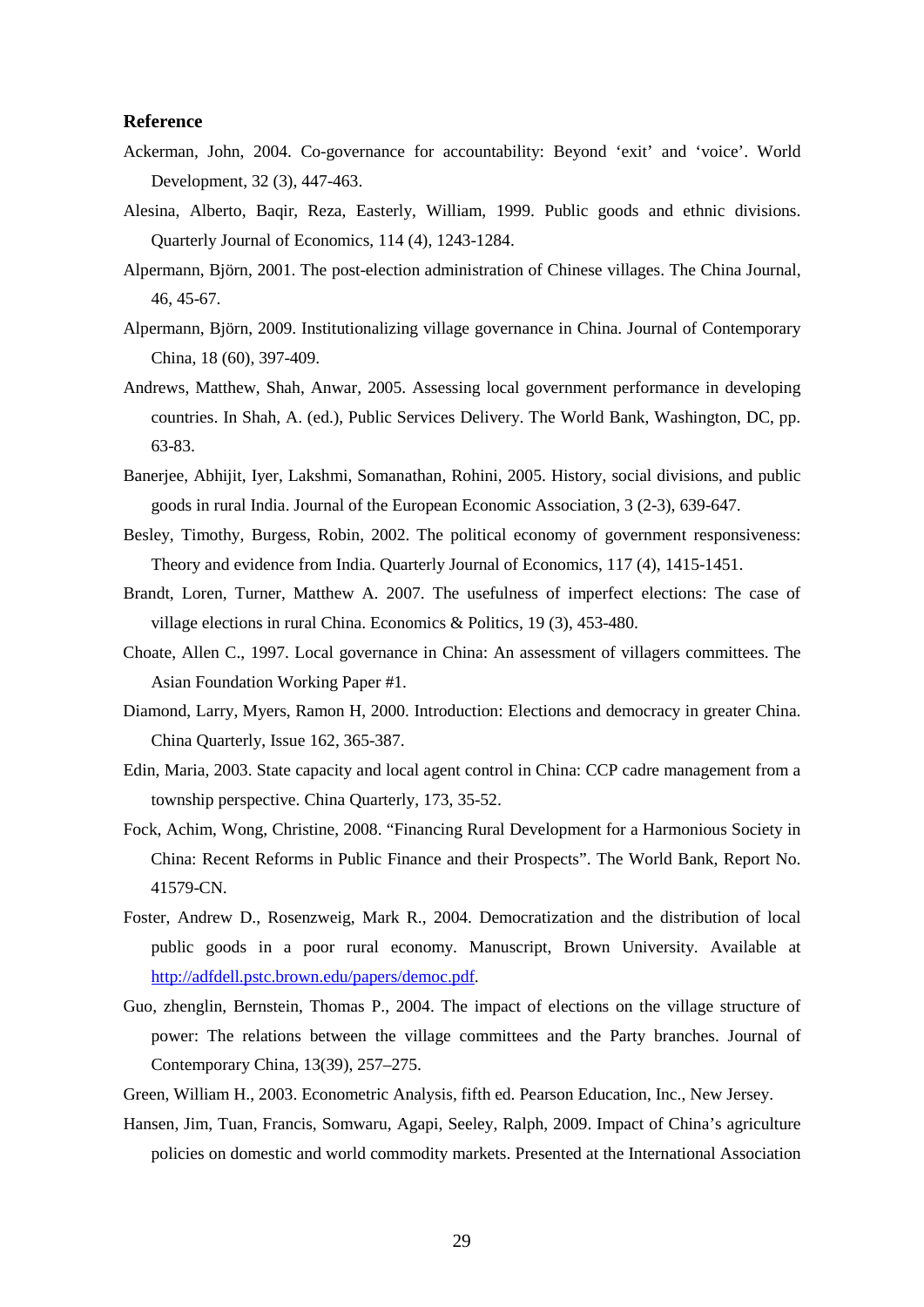of Agricultural Economics Conference, Beijing, China, August 16-22, 2009. Available at [http://ageconsearch.umn.edu/bitstream/51704/2/IAAE2009-Ref723-JimHansen.pdf.](http://ageconsearch.umn.edu/bitstream/51704/2/IAAE2009-Ref723-JimHansen.pdf)

- He, Baogang, 2007. Rural Democracy in China: The Role of Village Elections. Palgrave Macmillan, New York.
- Hsing, You-Tien, 2009. Land and power brokering in China's townships. In Li, Linda Chelan (ed.), The Chinese State in Transition: Processes and Contests in Local China. Taylor & Francis, New York, pp. 89-109.
- Hu, Rong, 2005. Economic development and the implementation of village elections in rural China. Journal of Contemporary China, 14 (44), 427-444.
- Huang, Jikun, Rozelle, Scott, Zhi, Huayun, 2009. Subsidies and distortions in China's agriculture: Evidence from producer-level data. Manuscript, Center for Chinese Agricultural Policy (CCAP), Chinese Academy of Sciences, Beijing, China.
- Kennedy, John James, Rozelle, Scott, Shi Yaojiang, 2004. Elected leaders and collective land: Farmers´ evaluation of village leaders´ performance in rural China. *Journal of Chinese Political Science*, 9(1), 1-22.
- Koehler, Kevin, 2008. Authoritarian elections in Egypt: Formal institutions and informal mechanisms of rule. Democratization, 15 (5), 974-990.
- Li, Lianjiang 1999. The Two-Ballot System in Shanxi Province: Subjecting Village Party Secretaries to a Popular Vote. *The China Journal*, 42 (July), 103-118.
- Liu, Mingxing, Sun, Xin, Xu, Zhigang, Tao, Ran, 2009. A Study on the Distribution of Power between Villagers' Committee and Party Branch in Chinese villages. *China Rural Survey* (in Chinese), issue 5 (Oct.)
- Luo, Renfu, Zhang, Linxiu, Huang, Jikun, Rozelle, Scott, 2007. Elections, fiscal reform and public goods provision. Journal of Comparative Economics, 35, 583-611.
- Manion, Melanie, 2006. Democracy, community, trust: The impact of elections in rural China. Comparative Political Studies, 39, 301-324.
- Miguel, Edward, Gugerty, Mary Kay, 2005. Ethnic diversity, social sanctions, and public goods in Kenya, Journal of Public Economics, 89 (11-12), 2325-2368.
- Mozaffar, Shaheen, Schedler, Andreas, 2002. The comparative study of electoral governance: Introduction. International Political Science Review, 23 (1), 5-27.
- O'Brien, Kevin J., Han, Rongbin, 2009. Path to democracy? Assessing village elections in China. Journal of Contemporary China, 18 (60), 359-378.
- O'Brien, Kevin J., Li, Lianjiang, 2000. Accommodating 'democracy' in a one-party state: Introducing village elections in China. China Quarterly, 162 (June), 465-489.
- Packel, Daniel, 2008. Electoral institutions and local government accountability: A literature review. World Bank Social Development Working Paper No. 111.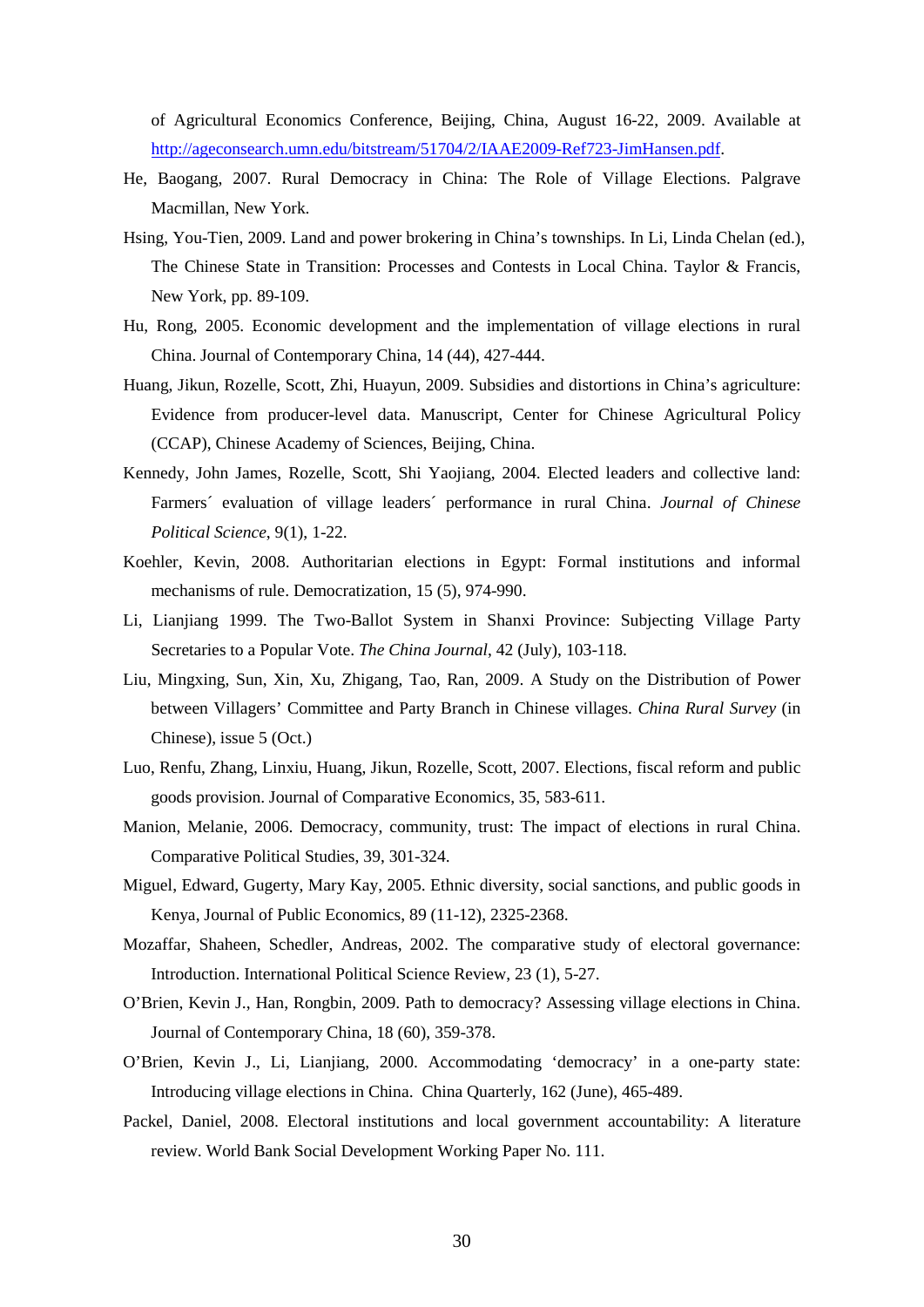- Peng, Zhen, 1987. Against coercion and commandism, uphold mass autonomy. Speech at the fifth joint meeting of delegation leaders and members of the Law Committee of the Sixth National People's Congress, 6 April 1987. Cited in O'Brien and Li (2000).
- Pesqué-Cela, Vanesa, Tao, Ran, Liu, Yongdong, Sun, Laixiang, 2009. Challenging, complementing or assuming 'the Mandate of Heaven'? Political distrust and the rise of selfgoverning social organizations in rural China. Journal of Comparative Economics, 37 (1), 151- 168.
- Shan, Wei, Zhang, Qi, Liu, Mingxing, 2005. Bargaining for less democracy: The role of the local state in grassroots elections in China. FED Working Paper no. FE20050011, www.fed.org.cn.
- Shen, Yan, Yao, Yang 2008. Does grassroots democracy reduce income inequality in China? Journal of Public Economics, 92, 2182-2198.
- Tan, Qingshan, 2004. Building institutional rules and procedures: Village election in China. Policy Sciences, 37 (2), 1-22.
- Tan, Qingshan, 2009. Building democratic infrastructure: village electoral institutions. Journal of Contemporary China, 18 (60), 411-420.
- Tan, Qingshan, Xin, Qiushui, 2007. Village election and governance: Do villagers care? Journal of Contemporary China, 16 (53), 581-599.
- Tavares, Jose, Wacziarg, Romain, 2001. How democracy affects growth. European Economic Review 45, 1341–1378.
- Tsai, Lily, 2007a. Solidary groups, informal accountability, and local public goods provision in rural China. American Political Science Review 101 (2), 355–372.
- Tsai, L., 2007b. Accountability without Democracy: Solidary Groups and Public Goods Provision in Rural China. Cambridge University Press, New York and Cambridge.
- Tsui, Kai-yuen, Wang, Youqiang, 2004. Between separate stoves and a single menu: Fiscal decentralization in China. China Quarterly, 177, 71-90.
- Wang, Shuna and Yao, Yang, 2007. Grassroots democracy and local governance: Evidence from rural China. World Development, 35 (10), 1635-1649.
- Whiting, Susan H., 2001. Power and Wealth in Rural China: The Political Economy of Institutional Change. Cambridge University Press, Cambridge.
- World Bank, 2004. World Development Report 2004: Making Services Work for Poor People. World Bank and Oxford University Press, Washington, DC.
- World Bank, 2007. China: Public Services for Building the New Socialist Countryside. Report No. 40221-CN. World Bank, Washington, DC.
- Zhang, Xiaobo, Fan, Shenggen, Zhang, Linxiu, and Huang, Jikun, 2004. Local governance and public goods provision in rural China. Journal of Public Economics, 88 (12), 2857-2871.
- Zhang, Linxiu, Luo, Renfu., Liu, Chengfang, and Rozelle, Scott, 2006. Investing in rural China: Tracking China's commitment to modernization. Chinese Economy, 39 (4), 57-102.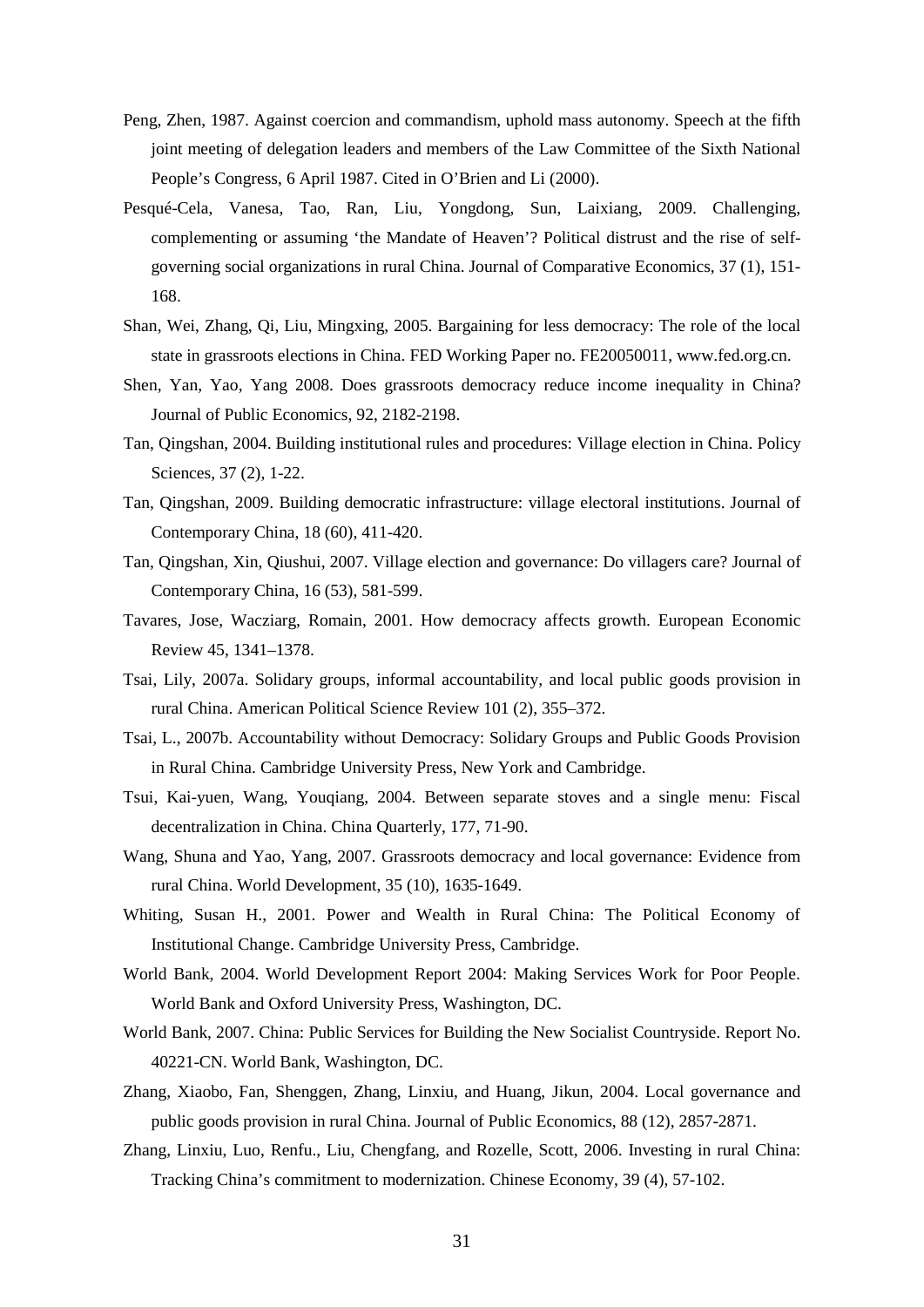| Province | Investment per<br>capita | Maintenance<br>expenditure | Investment plus maintenance<br>expenditure |           |  |
|----------|--------------------------|----------------------------|--------------------------------------------|-----------|--|
|          | Mean                     | Mean                       | Mean                                       | Std. Dev. |  |
| Jiangsu  | 156.86                   | 18.26                      | 175.12                                     | 185.10    |  |
| Sichuan  | 188.16                   | 5.05                       | 193.21                                     | 150.59    |  |
| Shaanxi  | 112.61                   | 3.93                       | 116.54                                     | 320.26    |  |
| Jilin    | 81.72                    | 9.15                       | 90.87                                      | 107.66    |  |
| Hebei    | 66.04                    | 2.62                       | 68.66                                      | 111.60    |  |
| Fujian   | 144.48                   | 17.47                      | 161.95                                     | 286.30    |  |
| Sample   | 125.27                   | 9.58                       | 134.85                                     | 208.45    |  |

Table 1. Investment and Maintenance Expenditures (per capita) in Public Goods Provision by village government in 2003 and 2004 (in Yuan)

Source: Authors' village survey in 2005.

|            | Election quality index |      | Democracy quality index |             |      |           |
|------------|------------------------|------|-------------------------|-------------|------|-----------|
| Province   | No. of obs             | Mean | Std. Dev.               | No. of obs. | Mean | Std. Dev. |
| Jiangsu    | 19                     | 2.84 | 1.21                    | 19          | 1.58 | 1.77      |
| Sichuan    | 20                     | 2.15 | 0.93                    | 20          | 0.75 | 1.25      |
| Shaanxi    | 16                     | 2    | 0.89                    | 16          | 0.88 | 1.20      |
| Jilin      | 21                     | 3.48 | 1.03                    | 21          | 1.14 | 1.71      |
| Hebei      | 19                     | 2.42 | 1.02                    | 19          | 1.63 | 1.61      |
| Fujian     | 20                     | 2.25 | 1.29                    | 20          | 1.25 | 1.52      |
| All Sample | 115                    | 2.55 | 1.17                    | 115         | 1.21 | 1.54      |

Source: Authors' village survey in 2005.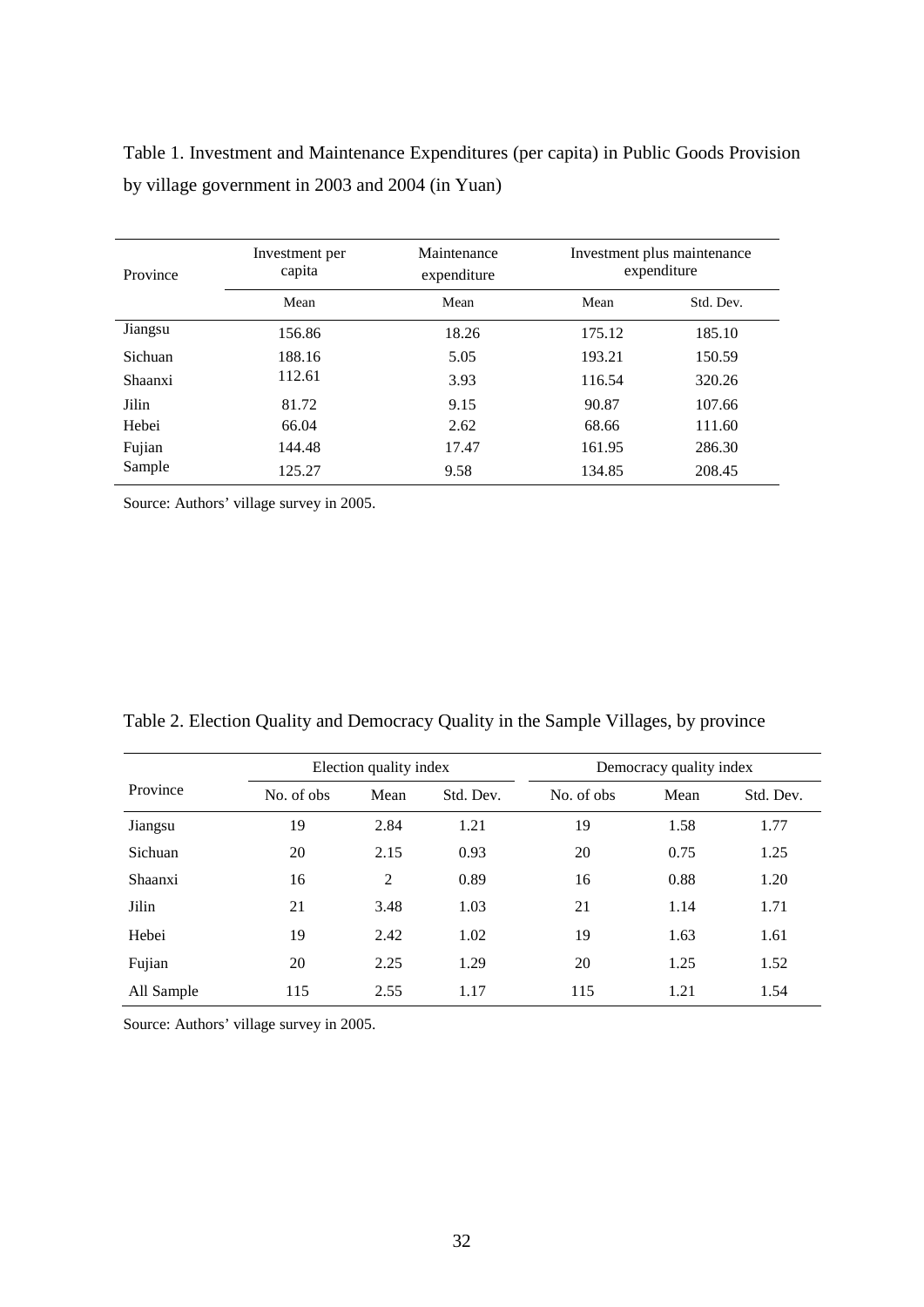| <b>Election Quality Index</b> | No. Villages   | Percent | Party Branch in<br>control | VC in control |
|-------------------------------|----------------|---------|----------------------------|---------------|
| $\boldsymbol{0}$              | 5              | 4.35    | 2                          | 3             |
|                               | 18             | 15.65   | 13                         | 5             |
| 2                             | 30             | 26.09   | 19                         | 11            |
| 3                             | 35             | 30.43   | 15                         | 20            |
| 4                             | 25             | 21.74   | 12                         | 13            |
| 5                             | $\mathfrak{D}$ | 1.74    | ↑                          | $\Omega$      |

Table 3: Distribution of Power between Party Branch and VC in 2004, by Election Quality Index

Source: Authors' village survey in 2005

| Table 4: Policy Mandate Index by Province and by Democracy Quality Index |  |  |
|--------------------------------------------------------------------------|--|--|
|                                                                          |  |  |

|          | Policy Mandate Index |              |                   | Democracy      | Policy Mandate Index |              |                   |
|----------|----------------------|--------------|-------------------|----------------|----------------------|--------------|-------------------|
| Province | No.<br>Villages      | Mean<br>(% ) | Std.<br>Deviation | Quality Index  | No.<br>Villages      | Mean<br>(% ) | Std.<br>Deviation |
| Jiangsu  | 19                   | 85.26        | 14.67             | $\overline{0}$ | 66                   | 84.77        | 16.51             |
| Sichuan  | 20                   | 96           | 10.46             | 1              | 5                    | 88           | 17.89             |
| Shaanxi  | 16                   | 75           | 15.49             | $\overline{2}$ | 11                   | 83.64        | 12.06             |
| Jilin    | 21                   | 80           | 17.89             | 3              | 20                   | 79           | 22.92             |
| Hebei    | 19                   | 85           | 13.23             | $\overline{4}$ | 13                   | 73.85        | 20.63             |
| Fujian   | 20                   | 73           | 24.52             | 5              | $\theta$             |              |                   |

Source: Authors' village survey in 2005.

## Table 5: Variation in Intervention by Township Authority in the Most Recent Election of the Village Party Secretary (2001-2004)

| Direct intervention by the<br>Township Authority | Total sample | Jiangsu | Sichuan | Shaanxi | Jilin | Hebei | Fujian |
|--------------------------------------------------|--------------|---------|---------|---------|-------|-------|--------|
| Yes $(\%)$                                       | 25           | 32      | 40      | 38      |       | 32    |        |
| No(%)                                            | 75           | 68      | 60      | 62      | 95    | 68    | 95     |
| No. of villages                                  | 115          | 19      | 20      | 16      |       | 19    | 20     |

Source: Authors' village survey in 2005.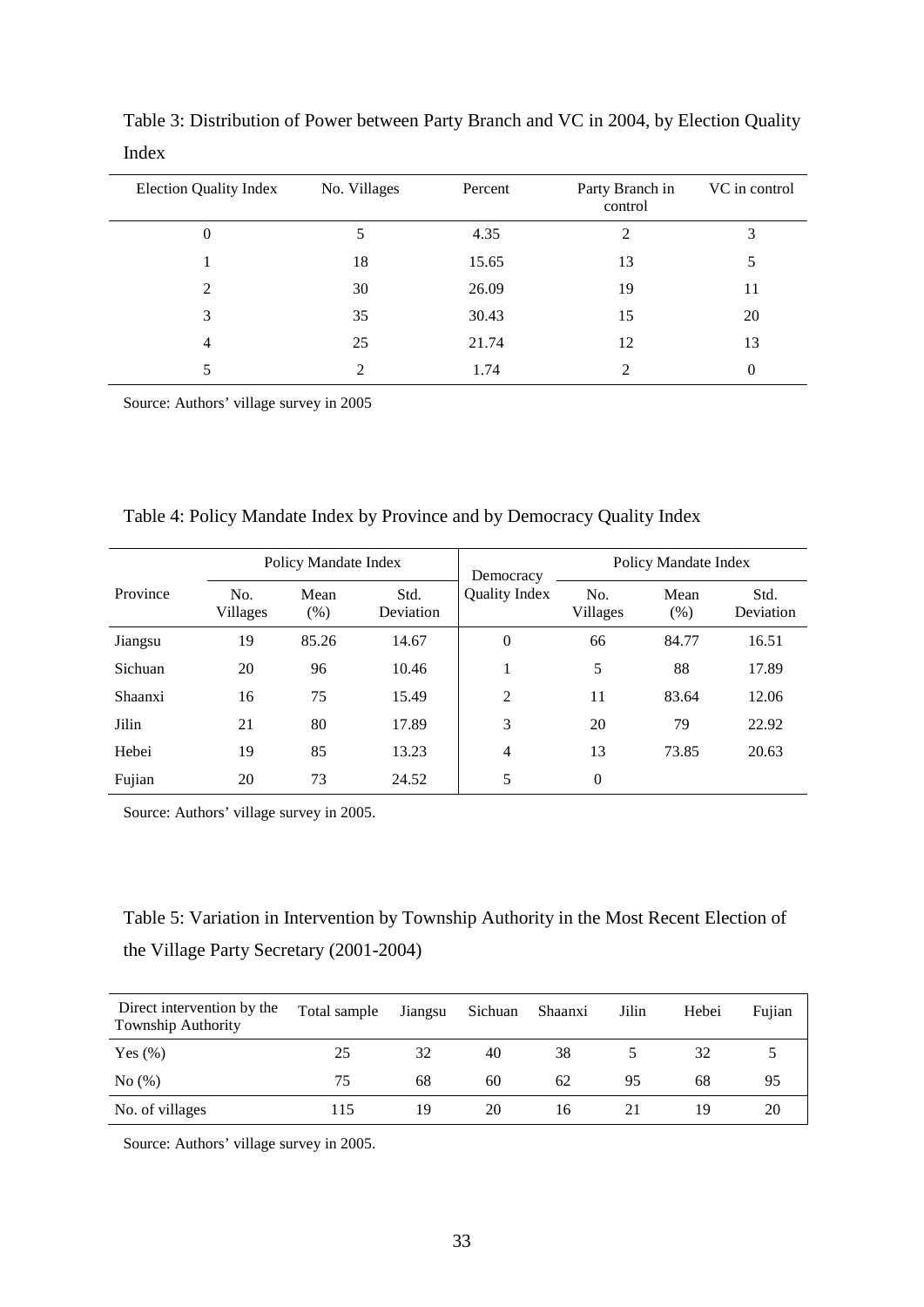|                                                     | Ln (VC investment p.c.      | Democracy quality   |
|-----------------------------------------------------|-----------------------------|---------------------|
|                                                     | in public goods in 2003-04) | index               |
| Ln (VC Investments p.c. in Public Goods in 2003-04) |                             | $1.016(2.81)$ ***   |
| Democracy Quality index                             | $0.439(2.09)$ **            |                     |
| Intra-Party election quality                        | $0.549(1.72)*$              | $-0.457(-1.11)$     |
| Priority policy mandates                            | 0.013(1.22)                 | $-0.029(-3.22)$ *** |
| Ln (per capita village government revenues (2000)   | 0.111(1.02)                 |                     |
| Election Procedural Quality (2000)                  |                             | $0.283(2.27)$ **    |
| No. of collective enterprises (2000)                | 0.238(0.78)                 | $-0.450(-1.45)$     |
| No. of private enterprises (2000)                   | 0.016(0.58)                 | $-0.036(-1.15)$     |
| No. of self-employed households in non-agr. (2000)  | 0.002(0.76)                 | $-0.002(-0.62)$     |
| Ln (per capita net income in 2000)                  | $0.670(2.00)**$             | $-0.668(-1.44)$     |
| Per capita arable land (2000)                       | $-1.762(-0.94)$             | 1.031(0.44)         |
| % of migrants in working-age population (2000)      | $-0.017 (-2.09)$ **         | 0.014(1.19)         |
| % of households in top three family names           | $0.011(1.93)*$              | $-0.009(-1.15)$     |
| Inter-lineage tension                               | 0.443(0.38)                 | $-1.830(-1.56)$     |
| Ln (village population)                             | $-0.747$ $(-2.56)$ ***      | $0.906(2.23)$ **    |
| % of flat land over total farmland                  | 0.003(0.67)                 | $-0.003(-0.58)$     |
| % of irrigated land over total farmland             | 0.303(0.60)                 | 0.053(0.09)         |
| Furthest distance between two houses in village     | $-0.0001(-0.29)$            | $0.0004(1.95)$ **   |
| Ln (distance to the town)                           | 0.176(0.93)                 | $-0.152(-0.69)$     |
| Constant                                            | 1.348(0.42)                 | $-1.606(-0.45)$     |
| Provincial dummies                                  | Yes                         | Yes                 |
| $R$ -Squared                                        | 0.41                        | $-0.14$             |
| $F$ test [p-value]                                  | 4.22 [0.0000]               | 2.55 [0.0004]       |
| Observations                                        | 111                         | 111                 |

#### Table 6. Results of 3SLS estimation of the full system

*Note*: Figures in parentheses are absolute value of t-statistics and calculated in reg3 command with the option 'small' (in Stata SE 10.0), by which small sample statistics are computed and the test statistics are shifted from  $\chi^2$  and *z*-statistics to *F* and *t*-statistics. Because 2SLS and/or 3SLS estimates are no longer nested within a constant-only model of the dependent variable and the residual sum of squares is no longer constrained to be smaller than the total sum of squares,  $R$ -squared =  $1 - \text{RSS}/\text{TSS}$  can take negative value. Consequently the inference should pay more attention to the overall model significance (*F* -test) and sign and significance in parameter estimates.

\* indicates the significant level of 10%.

\*\* Idem, 5%.

\*\*\* Idem, 1%.